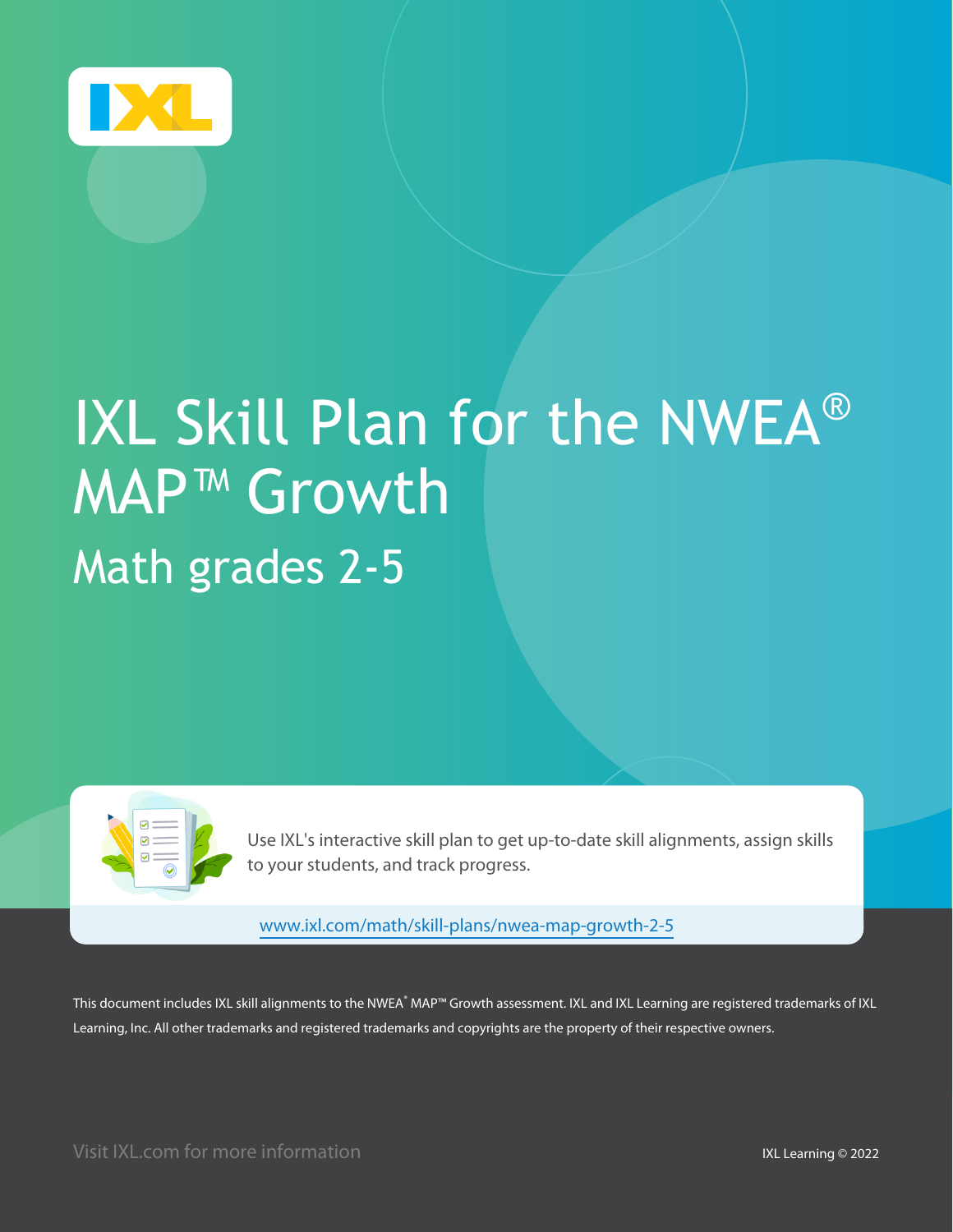

## **Operations and Algebraic Thinking**

### **RIT Score: 176–182**

## **RIT Score: 183–188 Standard IXL skills** Represent and Solve Problems **Counting and number patterns** 1. Even or odd 54Z **Addition and subtraction with 20** 2. Add one-digit numbers 5C6 3. Add doubles - complete the sentence S46 4. Subtract a one-digit number from a two-digit number up to 18 HSU **Arrays** 5. Identify repeated addition in arrays: sums to 10 F7E 6. Write addition sentences for arrays: sums to 10 Z7N **Addition word problems** 7. Addition word problems - up to two digits XAT 8. Write the addition sentence - up to two digits 5FM **Subtraction word problems** 9. Subtraction word problems - up to two digits UFU 10. Write the subtraction sentence - up to two digits **ZQH**

| <b>Standard</b>                     | <b>IXL skills</b>                                                                  |
|-------------------------------------|------------------------------------------------------------------------------------|
| <b>Represent and Solve Problems</b> | <b>Arrays</b><br>1. Identify repeated addition in arrays: sums to<br><b>25 FUS</b> |
|                                     | 2. Write addition sentences for arrays: sums to<br>25 W8T                          |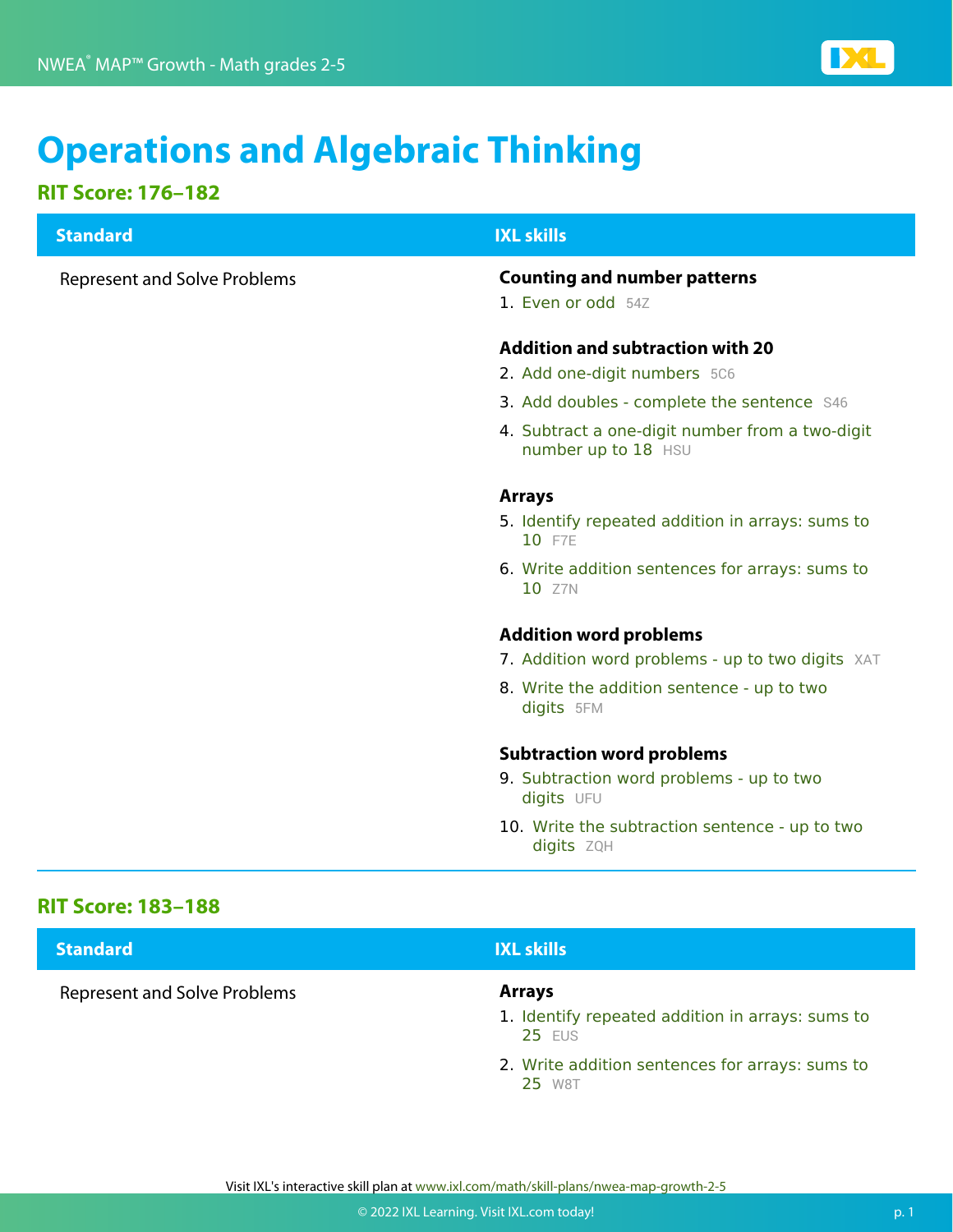|                                           | 3. Add three numbers up to two digits each: word<br>problems 52T      |
|-------------------------------------------|-----------------------------------------------------------------------|
|                                           | 4. Add four numbers up to two digits each: word<br>problems YSX       |
|                                           | 5. Addition and subtraction word problems - up to<br><b>100 MEP</b>   |
|                                           | 6. Two-step addition and subtraction word<br>problems - up to 100 7P8 |
| <b>Analyze Patterns and Relationships</b> | <b>1. Related addition facts YDX</b>                                  |
|                                           | 2. Related subtraction facts P6Y                                      |
|                                           | 3. Fact families NSN                                                  |

**Word problems**

#### **RIT Score: 189–194**

| <b>Standard</b>                     | <b>IXL skills</b>                                                                            |
|-------------------------------------|----------------------------------------------------------------------------------------------|
| <b>Represent and Solve Problems</b> | <b>Addition and subtraction</b><br>1. Two-step addition and subtraction word<br>problems CBA |
|                                     | 2. Solve for the variable: addition and subtraction<br><b>only BQT</b>                       |
|                                     | <b>Multiplication with equal groups</b>                                                      |
|                                     | 3. Count equal groups 9K7                                                                    |
|                                     | 4. Identify multiplication expressions for equal<br>groups 9AE                               |
|                                     | 5. Write multiplication sentences for equal<br>groups V98                                    |
|                                     | <b>Multiplication with arrays</b>                                                            |
|                                     | 6. Identify multiplication expressions for<br>arrays HZL                                     |
|                                     | 7. Write multiplication sentences for arrays 5FZ                                             |

8. Make arrays to model multiplication PPR

#### **Multiplication on number lines**

9. Write multiplication sentences for number lines NTV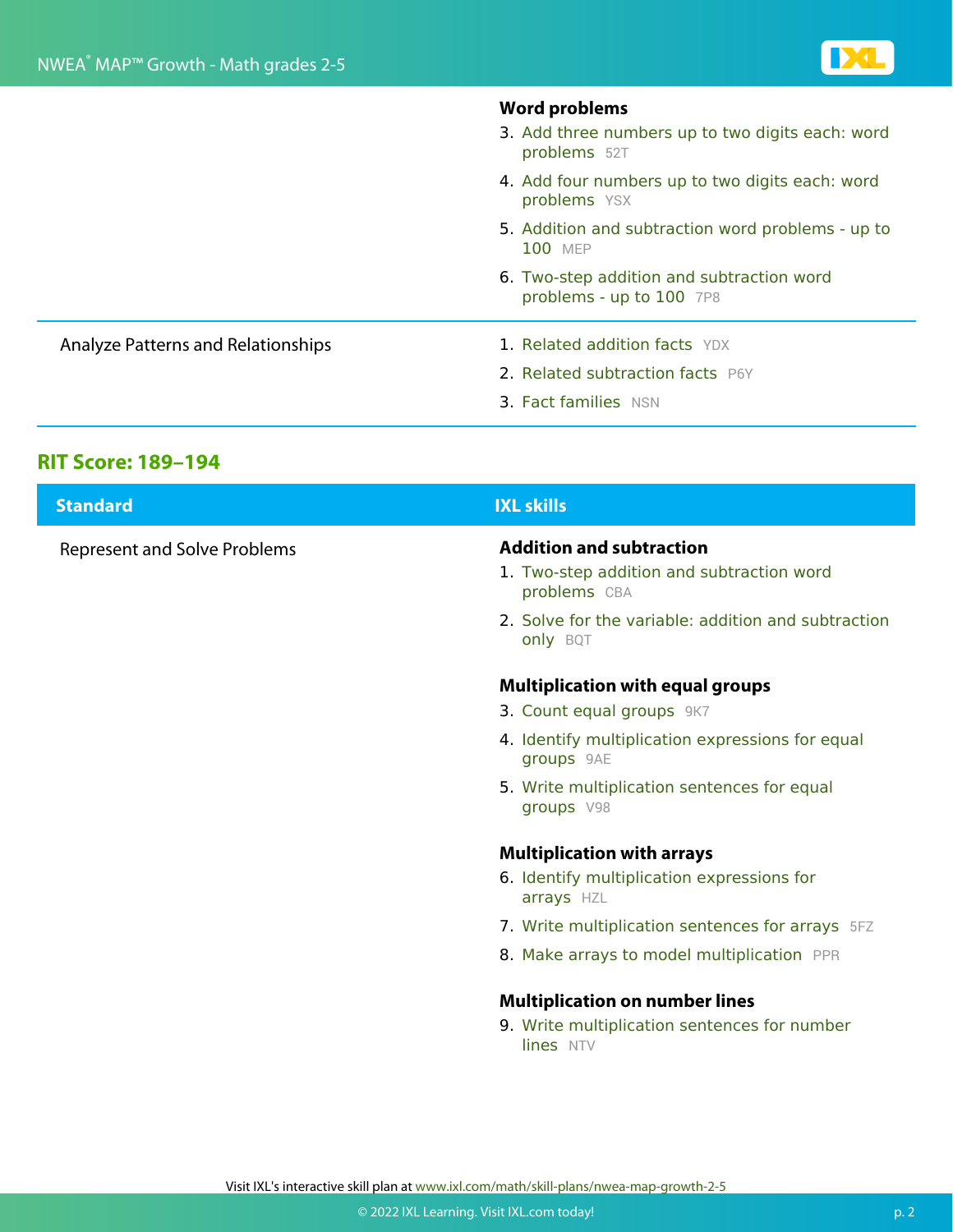

#### **Relate addition and multiplication**

- 10. Relate addition and multiplication for equal groups GGC
- 11. Relate addition and multiplication P74

#### **Multiplication skill builders**

- 12. Multiply by 0 BGK
- 13. Multiply by 1 CRE
- 14. Multiply by 2 94M
- 15. Multiply by 3 38K
- 16. Multiply by 4 5U6
- 17. Multiply by 5 Y9E
- 18. Multiply by 6 SX6
- 19. Multiply by 7 9PT
- 20. Multiply by 8 SMR
- 21. Multiply by 9 SUH
- 22. Multiply by 10 6YD

#### **Multiplication facts**

- 23. Multiplication tables for 2, 3, 4, 5, and 10 DW5
- 24. Multiplication tables for 6, 7, 8, and 9 XT7

#### **Division with equal groups**

- 25. Divide by counting equal groups UYK
- 26. Write division sentences for groups FSX
- 27. Relate multiplication and division for groups FTU

#### **Division with arrays**

- 28. Write division sentences for arrays 8RW
- 29. Relate multiplication and division for arrays XSK

#### **Division skill builders**

- 30. Divide by 1 VTL
- 31. Divide by 2 ANU
- 32. Divide by 3 PCL
- 33. Divide by 4 QGT
- 34. Divide by 5 C9M
- **35. Divide by 6 97S**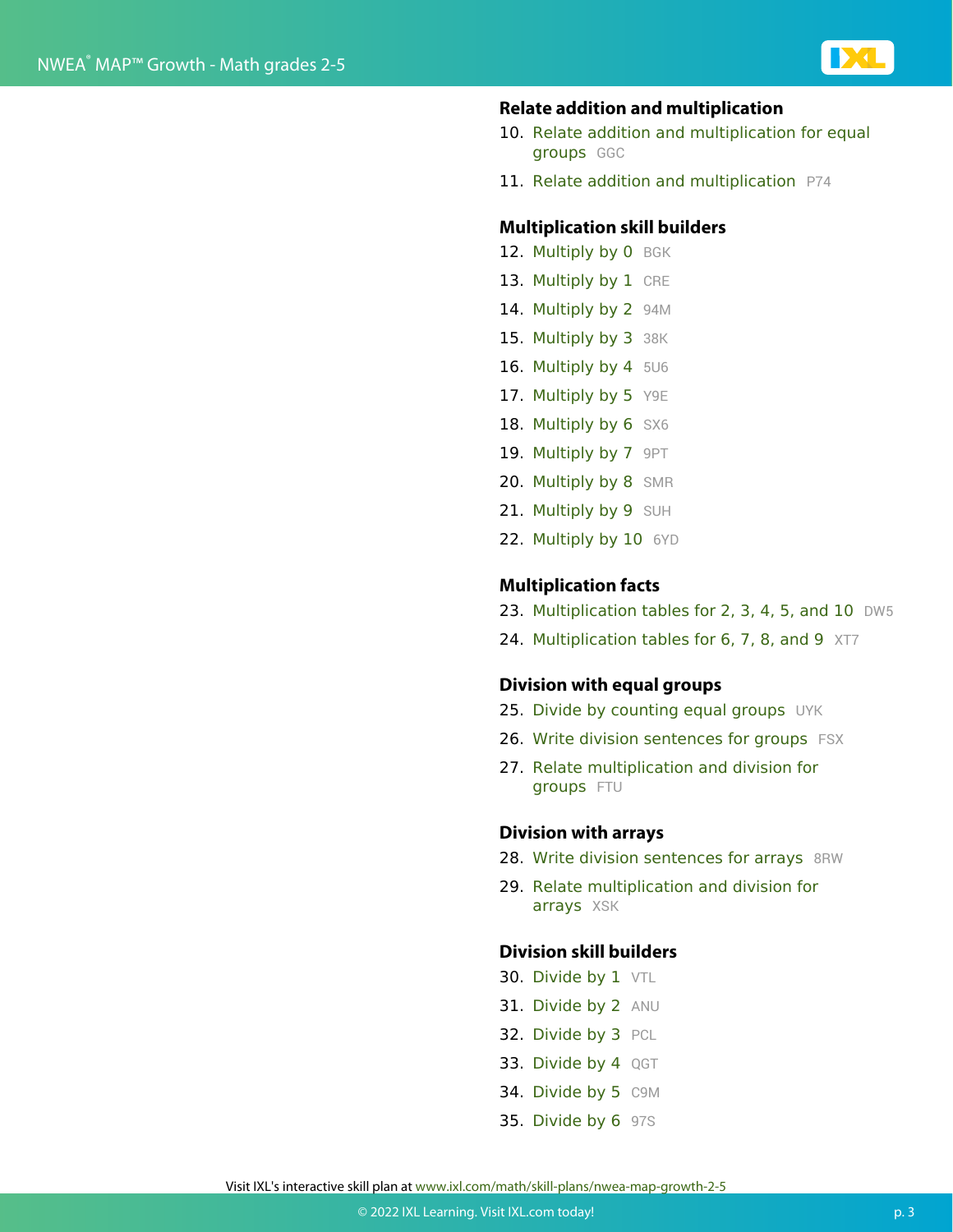- 36. Divide by 7 D2F
- 37. Divide by 8 CVD
- 38. Divide by 9 RTB
- 39. Divide by 10 YRG

#### **Division facts**

- 40. Division facts for 2, 3, 4, 5, and 10 2JB
- 41. Division facts for 6, 7, 8, and 9 U2C

#### Analyze Patterns and Relationships **Addition and subtraction patterns**

- 1. Addition patterns over increasing place values 5RG
- 2. Subtraction patterns over increasing place values VKD

#### **Variable equations**

3. Solve for the variable: addition and subtraction only BQT

#### **RIT Score: 195–200**

| <b>Standard</b>                     | <b>IXL skills</b>                                                             |
|-------------------------------------|-------------------------------------------------------------------------------|
| <b>Represent and Solve Problems</b> | <b>Multiplication facts up to 10</b><br>1. Multiplication tables up to 10 PNV |
|                                     | 2. Multiplication facts up to 10: true or false? 3K8                          |
|                                     | 3. Multiplication facts up to 10: sorting SUJ                                 |
|                                     | 4. Multiplication facts up to 10: find the missing<br>factor FZA              |
|                                     | 5. Multiplication facts up to 10: select the missing<br>factors WZA           |
|                                     | 6. Multiplication sentences up to 10: true or<br>false? MTU                   |
|                                     | 7. Squares up to $10 \times 10$ GMM                                           |
|                                     | 8. Multiplication input/output tables 8CM                                     |
|                                     | <b>Division facts up to 10</b>                                                |
|                                     | 9. Division facts up to 10 M8T                                                |
|                                     | 10. Division facts up to 10: true or false? MPV                               |
|                                     | 11. Division facts up to 10: sorting CYJ                                      |
|                                     | 12. Division facts up to 10: find the missing<br>number HE7                   |
|                                     |                                                                               |

Visit IXL's interactive skill plan at www.ixl.com/math/skill-plans/nwea-map-growth-2-5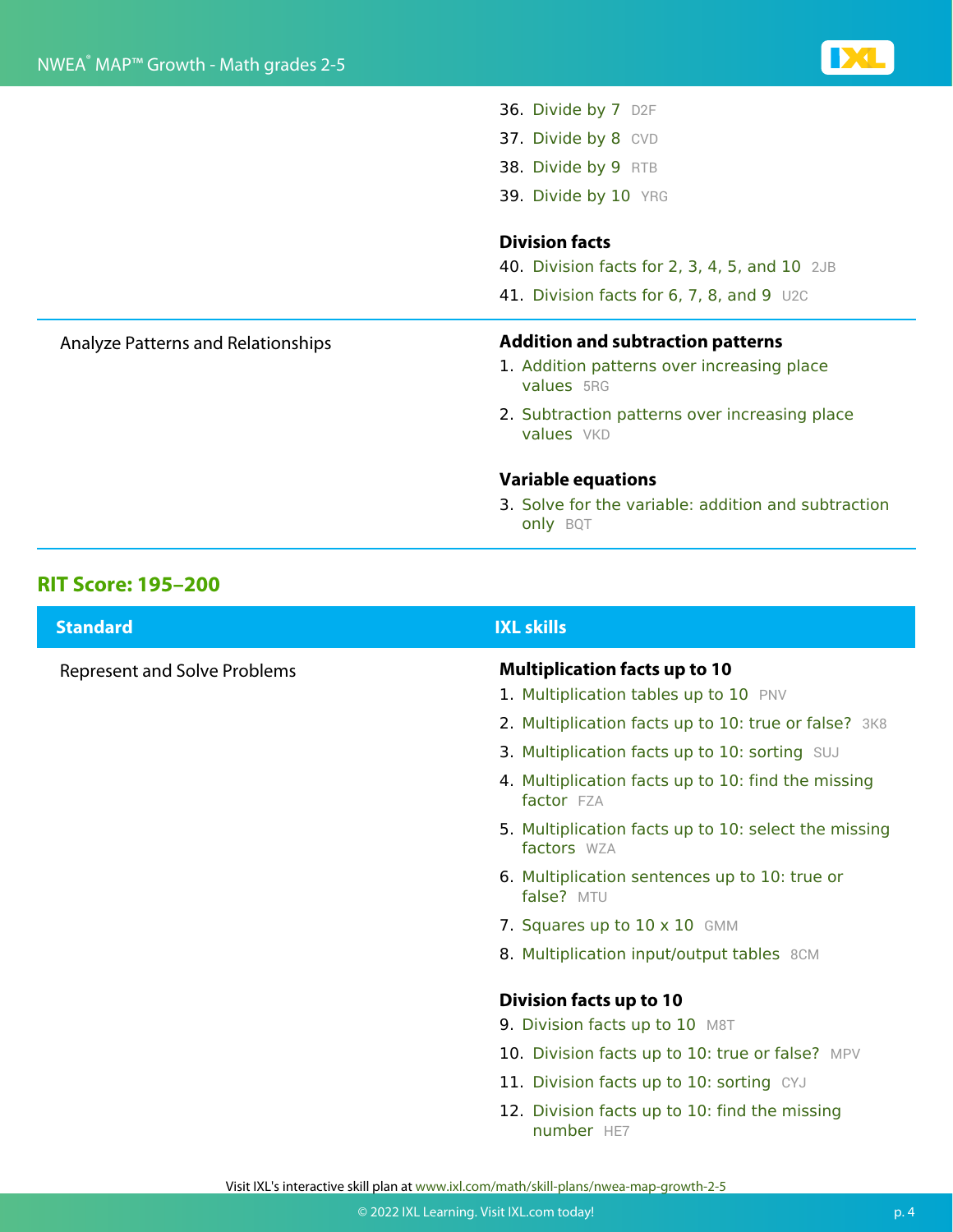

- 13. Division facts up to 10: select the missing numbers FPA
- 14. Division sentences up to 10: true or false? GMU
- 15. Division input/output tables RK9

#### **Multiplication and division**

- 16. Multiplication and division facts up to 5: true or false? 6HS
- 17. Multiplication and division facts up to 10: true or false? WOT

#### **One-step word problems**

- 18. Multiplication word problems 9TA
- 19. Multiplication word problems: find the missing factor F6C
- 20. Division word problems ECS
- 21. Multiplication and division word problems 85K
- 22. Addition, subtraction, multiplication, and division word problems X8W

#### **Two-step word problems**

- 23. Two-step multiplication and division word problems 8FP
- 24. Two-step mixed operation word problems SRL
- 25. Two-step word problems: identify reasonable answers V5A

#### **Properties of multiplication**

- 26. Properties of multiplication MPE
- 27. Distributive property: find the missing factor 7VP
- 28. Multiply using the distributive property 6W7
- 29. Solve using properties of multiplication YPF

#### **Variable equations**

- 30. Write variable equations to represent word problems: multiplication and division only ZNN
- 31. Write variable equations to represent word problems U6P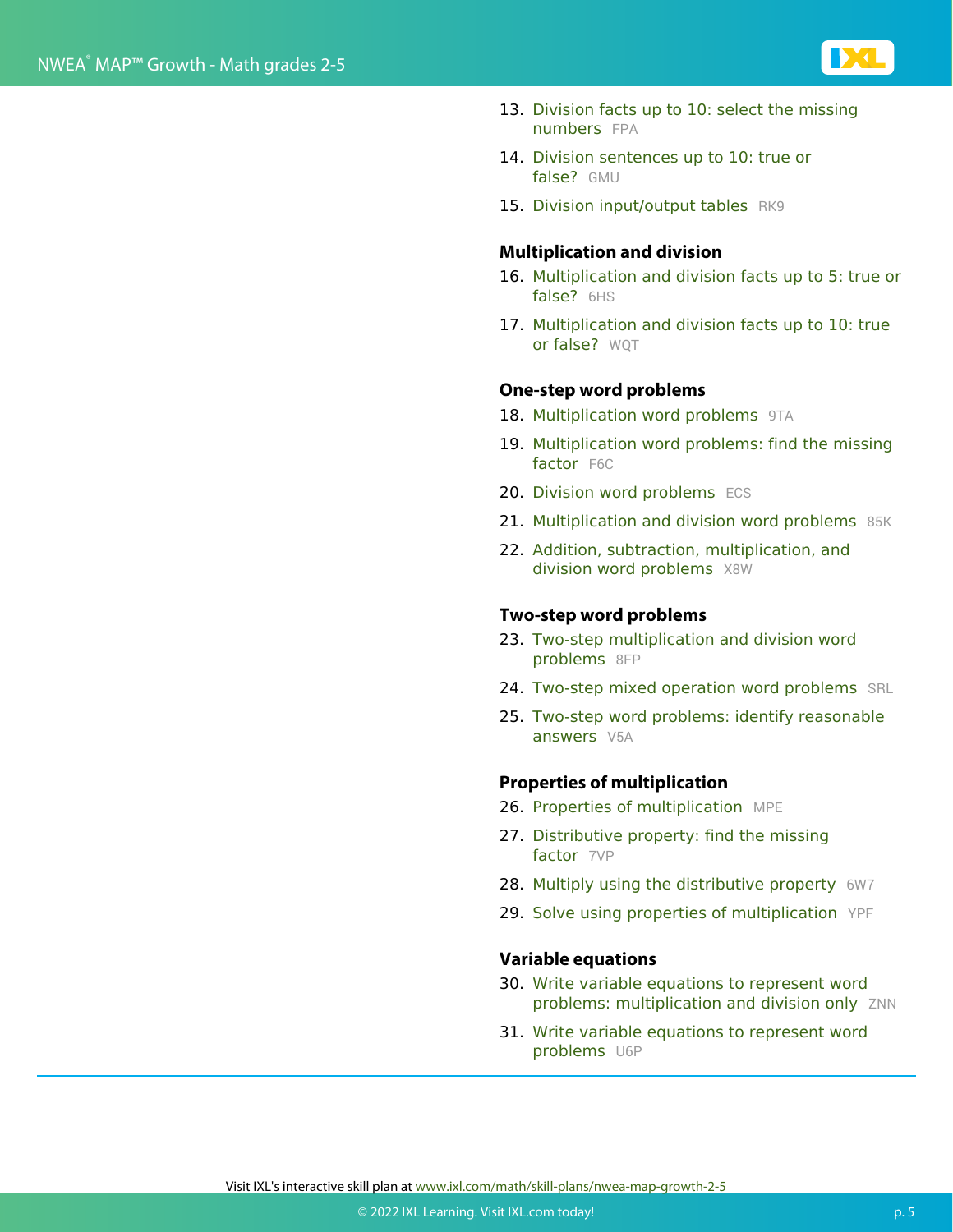

#### Analyze Patterns and Relationships **Multiplication and division patterns**

- 1. Multiplication input/output tables: find the rule D5U
- 2. Division input/output tables: find the rule 4Z8

#### **Order of operations**

3. Perform multiple operations with whole numbers UKB

#### **Variable equations**

4. Solve for the variable D65

#### **RIT Score: 201–205**

| <b>Standard</b>                     | <b>IXL skills</b>                                                               |
|-------------------------------------|---------------------------------------------------------------------------------|
| <b>Represent and Solve Problems</b> | Comparison                                                                      |
|                                     | 1. Compare numbers using multiplication GGE                                     |
|                                     | 2. Compare numbers using multiplication: word<br>problems QKB                   |
|                                     | 3. Comparison word problems: addition or<br>multiplication? YCW                 |
|                                     | <b>Multiplication</b>                                                           |
|                                     | 4. Multiply 1-digit numbers by 2-digit numbers:<br>word problems UR9            |
|                                     | 5. Multiply 1-digit numbers by 3-digit or 4-digit<br>numbers: word problems AQ6 |
| Analyze Patterns and Relationships  | <b>Prime or composite</b>                                                       |
|                                     | 1. Prime and composite: up to 20 TNF                                            |
|                                     | <b>Factors and multiples</b>                                                    |
|                                     | 2. Choose the multiples of a given number up to<br>10 EFB                       |
|                                     | 3. Identify factors 2S9                                                         |
|                                     | 4. Find all the factor pairs of a number URL                                    |
|                                     | <b>Patterns</b>                                                                 |
|                                     | 5. Shape patterns NVV                                                           |
|                                     | 6. Make a repeating pattern V68                                                 |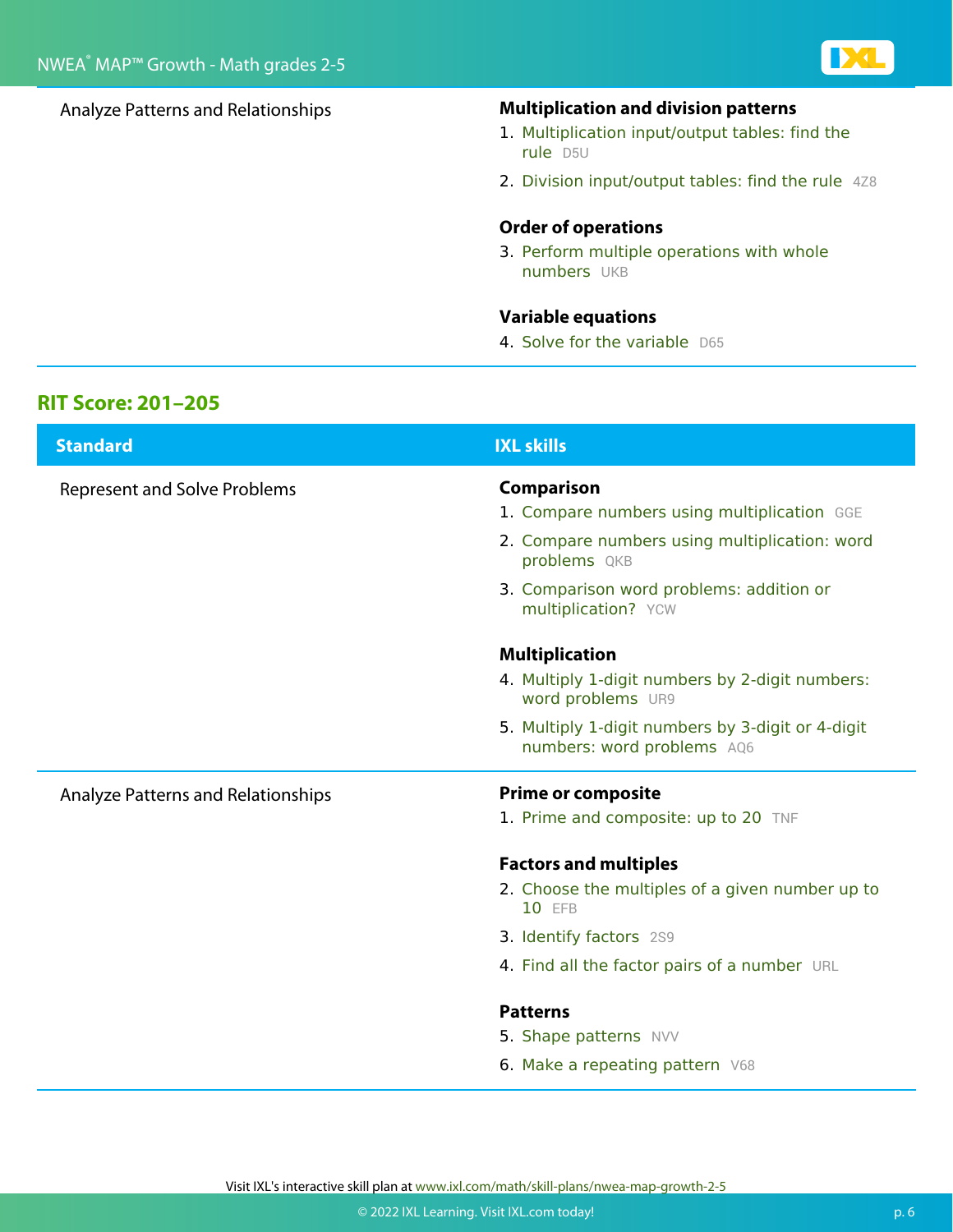#### **RIT Score: 206–210**

| <b>Standard</b>                     | <b>IXL skills</b>                                                                               |
|-------------------------------------|-------------------------------------------------------------------------------------------------|
| <b>Represent and Solve Problems</b> | <b>Multiplication</b><br>1. Estimate products word problems: identify<br>reasonable answers KLA |
|                                     | <b>Division</b>                                                                                 |
|                                     | 2. Divide 2-digit numbers by 1-digit numbers:<br>interpret remainders 5WV                       |
|                                     | 3. Divide larger numbers by 1-digit numbers:<br>interpret remainders J8D                        |
|                                     | <b>Mixed operations</b>                                                                         |
|                                     | 4. Multi-step word problems EA9                                                                 |
|                                     | 5. Multi-step word problems involving<br>remainders SLS                                         |
|                                     | 6. Multi-step word problems: identify reasonable<br>answers K6X                                 |
|                                     | 7. Multi-step word problems involving<br>subtraction 68Y                                        |
|                                     | 8. Multi-step word problems with strip<br>diagrams CZQ                                          |
| Analyze Patterns and Relationships  | <b>Prime or composite</b>                                                                       |
|                                     | 1. Prime and composite: up to 100 L9R                                                           |
|                                     | <b>Patterns</b>                                                                                 |
|                                     | 2. Use a rule to complete a number pattern 5P2                                                  |
|                                     | 3. What is true about the given pattern? C9H                                                    |
|                                     | 4. What is true about the pattern made by the<br>rule? $35J$                                    |
|                                     | 5. Identify mistakes in number patterns PFV                                                     |

### **RIT Score: 211–214**

| <b>Standard</b>                     | <b>IXL skills</b>                                     |
|-------------------------------------|-------------------------------------------------------|
| <b>Represent and Solve Problems</b> | 1. Write numerical expressions: one operation SCJ     |
|                                     | 2. Write numerical expressions: two<br>operations 8ME |

Visit IXL's interactive skill plan at www.ixl.com/math/skill-plans/nwea-map-growth-2-5

**IDCL**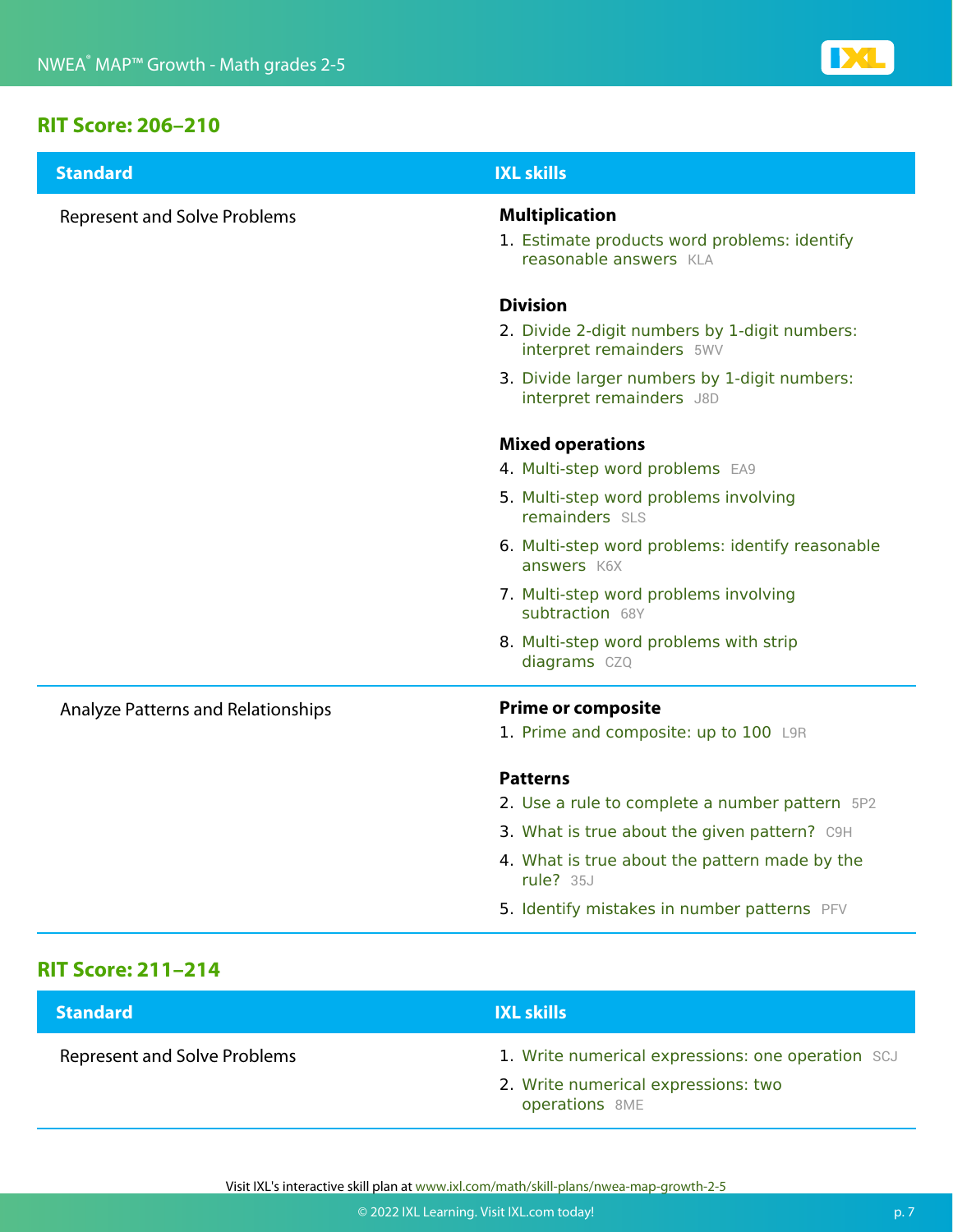

Analyze Patterns and Relationships 1. Complete a table from a graph 2WL

### **RIT Score: 215–217**

| <b>Standard</b>                     | <b>IXL skills</b>                                             |
|-------------------------------------|---------------------------------------------------------------|
| <b>Represent and Solve Problems</b> | 1. Evaluate numerical expressions Z5N                         |
|                                     | 2. Evaluate numerical expressions with<br>parentheses HGW     |
|                                     | 3. Identify mistakes involving the order of<br>operations JLJ |
| Analyze Patterns and Relationships  | 1. Complete a table for a two-variable<br>relationship NEK    |
|                                     | 2. Graph a two-variable relationship QEH                      |
|                                     | 3. Compare patterns XPM                                       |
|                                     |                                                               |

### **RIT Score: 218–219**

| <b>Standard</b>                     | <b>IXL skills</b>                                                                              |
|-------------------------------------|------------------------------------------------------------------------------------------------|
| <b>Represent and Solve Problems</b> | Write variable expressions<br>1. Write variable expressions: one operation F5B                 |
|                                     | 2. Write variable expressions: two operations CX9                                              |
|                                     | 3. Write variable expressions: word problems 6LQ                                               |
|                                     | <b>Order of operations</b><br>4. Evaluate numerical expressions involving whole<br>numbers MLU |
|                                     | 5. Evaluate numerical expressions involving<br>decimals YEE                                    |
|                                     | 6. Evaluate numerical expressions involving<br>fractions WNF                                   |
|                                     | 7. Identify mistakes involving the order of<br>operations V46                                  |
|                                     | 8. Evaluate numerical expressions one step at a<br>time XCQ                                    |
|                                     | <b>Properties of operations</b>                                                                |
|                                     | 9. Write equivalent expressions using<br>properties R8H                                        |
|                                     | 10. Multiply using the distributive property 2HH                                               |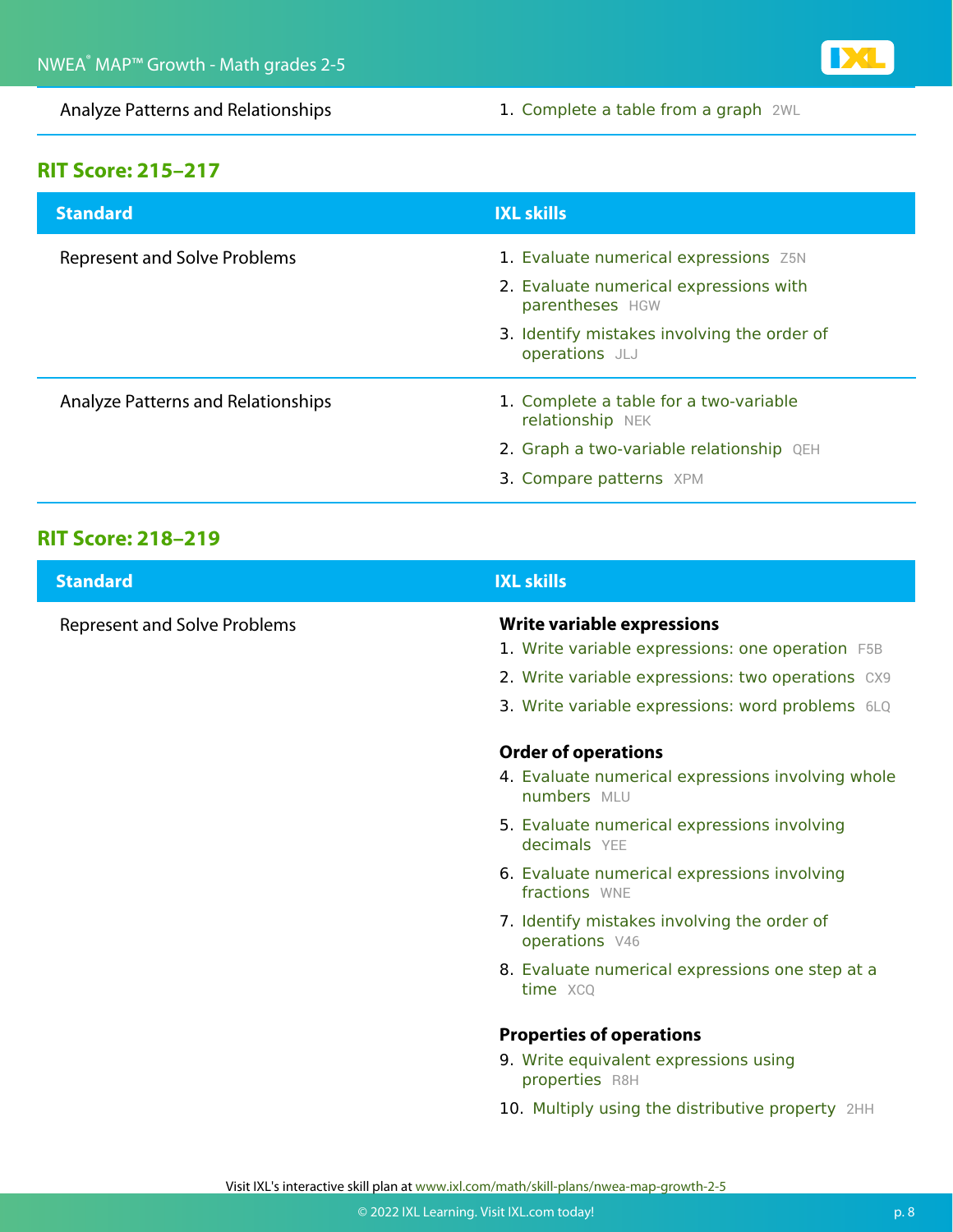

- 11. Factor variable expressions using the distributive property PGZ
- 12. Multiply using the distributive property: area models 7XM

- Analyze Patterns and Relationships **Independent and dependent variables**
	- 1. Identify independent and dependent variables: word problems 9UJ
	- 2. Identify independent and dependent variables in tables and graphs YFW

#### **Factors and multiples**

- 3. Identify factors BGJ
- 4. Greatest common factor AMB
- 5. Least common multiple NGA
- 6. Find all the factor pairs of a number VTM
- 7. GCF and LCM: word problems ZB8

#### **Equivalent ratios**

- 8. Identify equivalent ratios 2LM
- 9. Write an equivalent ratio NEA
- 10. Equivalent ratios: word problems RLZ
- 11. Ratio tables PPF

#### **Ratios and rates**

- 12. Ratios and rates: complete a table and make a graph 6Z2
- 13. Ratios and rates: word problems ZB9
- 14. Unit rates JSZ
- 15. Compare rates: word problems NAF

#### **Unit prices**

- 16. Unit prices UKD
- 17. Unit prices with fractions and decimals 9NF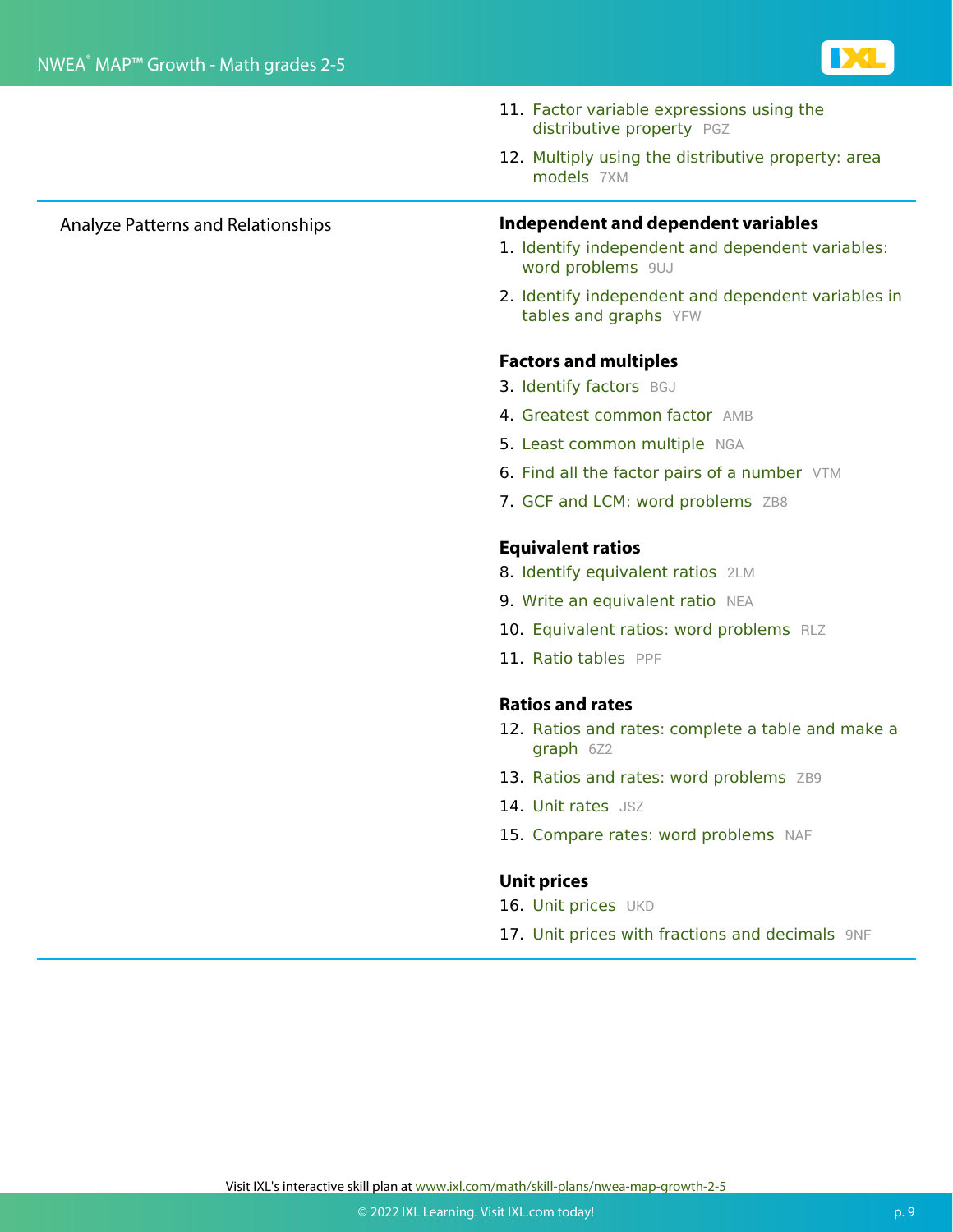

#### **RIT Score: 220+**

| <b>Standard</b>                     | <b>IXL skills</b>                                                                           |
|-------------------------------------|---------------------------------------------------------------------------------------------|
| <b>Represent and Solve Problems</b> | <b>Evaluate variable expressions</b><br>1. Evaluate variable expressions with whole         |
|                                     | numbers Q8Z                                                                                 |
|                                     | 2. Evaluate multi-variable expressions HC9                                                  |
|                                     | 3. Evaluate variable expressions with decimals,<br>fractions, and mixed numbers 49T         |
|                                     | 4. Evaluate variable expressions: word<br>problems 7XA                                      |
|                                     | Solutions to equations and inequalities                                                     |
|                                     | 5. Solutions to inequalities P9N                                                            |
|                                     | 6. Does x satisfy an equation? VMB                                                          |
|                                     | 7. Which x satisfies an equation? VG8                                                       |
|                                     | <b>Solve equations</b>                                                                      |
|                                     | 8. Model and solve equations using algebra<br>tiles G6Z                                     |
|                                     | 9. Write and solve equations that represent<br>diagrams FSQ                                 |
|                                     | 10. Solve one-step equations with whole<br>numbers WLR                                      |
|                                     | 11. Solve one-step multiplication and division<br>equations with decimals and fractions T53 |
|                                     | 12. Solve one-step addition and subtraction<br>equations with decimals and fractions 5D2    |
|                                     | <b>Equation word problems</b>                                                               |
|                                     | 13. Solve one-step equations: word problems BXY                                             |
|                                     | 14. Write a one-step equation: word problems YVX                                            |
|                                     | <b>Graph and write inequalities</b>                                                         |
|                                     | 15. Graph inequalities on number lines CXX                                                  |
|                                     | 16. Write inequalities from number lines N99                                                |
|                                     | Solve and graph one-step inequalities                                                       |
|                                     | 17. Solve and graph one-step addition and<br>subtraction inequalities DW6                   |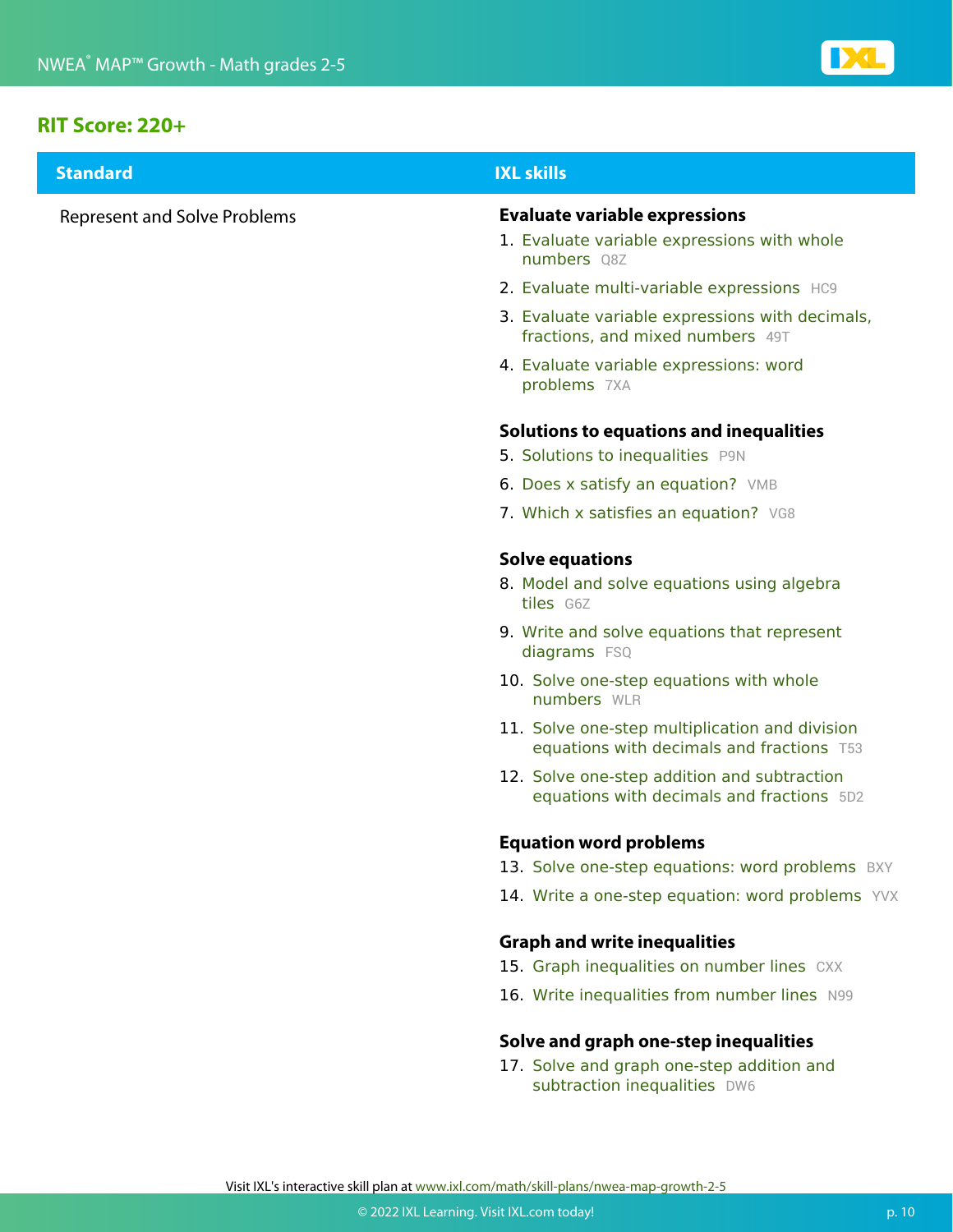

- 18. Solve and graph one-step multiplication and division inequalities with positive numbers LTV
- 19. Solve and graph one-step multiplication and division inequalities with rational numbers KSK

#### **Inequalities word problems**

- 20. One-step inequalities: word problems N2A
- 21. Write and graph inequalities: word problems AGB

- 1. Find a value using two-variable equations 46Q
- 2. Find a value using two-variable equations: word problems XRJ
- 3. Complete a table for a two-variable relationship TZB

#### **Make and interpret graphs**

- 4. Identify the graph of an equation WN7
- 5. Graph a two-variable equation TJA
- 6. Interpret a graph: word problems KZD
- 7. Complete a table and graph a two-variable equation EY5

#### **Write equations**

- 8. Solve word problems by finding two-variable equations UJQ
- 9. Write a two-variable equation 2RE
- 10. Write an equation from a graph using a table BCM
- 11. Write a two-variable equation from a table ZTL

Analyze Patterns and Relationships **Find values**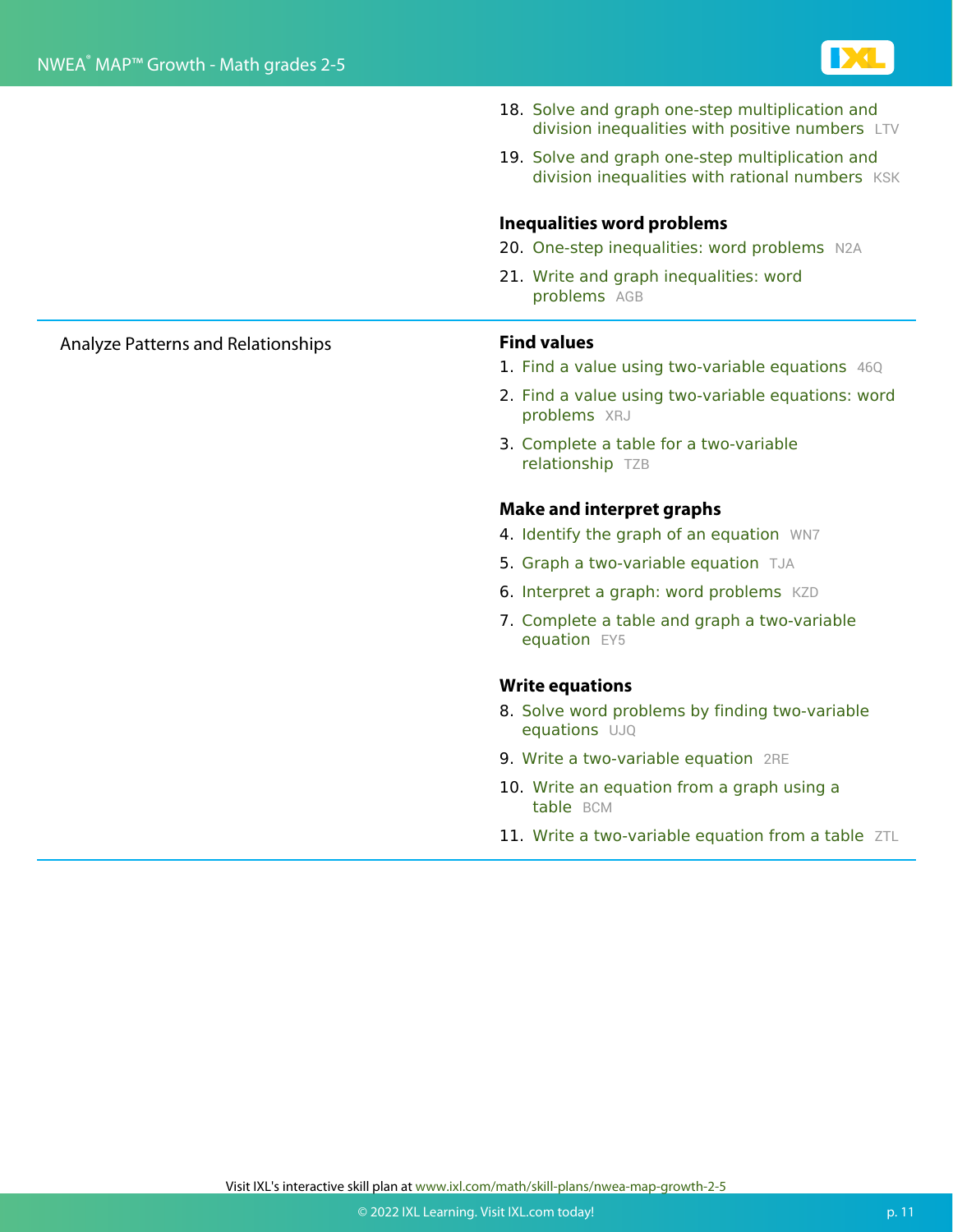

## **Number and Operations**

### **RIT Score: 176–182**

| <b>Standard</b>                                   | <b>IXL skills</b>                                                                                                                                                                                |
|---------------------------------------------------|--------------------------------------------------------------------------------------------------------------------------------------------------------------------------------------------------|
| Understand Place Value, Counting, and Cardinality | <b>Skip-counting</b><br>1. Count forward and backward by fives and<br>tens 8JK                                                                                                                   |
|                                                   | 2. Skip-counting by fives and tens FVF                                                                                                                                                           |
|                                                   | <b>Number names</b><br>3. Spell word names for numbers up to 20 QBX<br>4. Writing numbers up to 100 in words - convert<br>words to digits 2FT<br>5. Writing numbers up to 100 in words - convert |
|                                                   | digits to words VPG<br><b>Place value</b>                                                                                                                                                        |
|                                                   | 6. Place value models - up to hundreds PBX                                                                                                                                                       |
|                                                   | 7. Identify a digit up to the hundreds place 45U                                                                                                                                                 |
|                                                   | 8. Place value - up to hundreds BDF                                                                                                                                                              |
|                                                   | 9. Convert to/from a number - up to hundreds HUX                                                                                                                                                 |
| Number and Operations in Base Ten                 | <b>Place value strategies</b>                                                                                                                                                                    |
|                                                   | 1. Add zero YEY                                                                                                                                                                                  |
|                                                   | 2. Add multiples of 10 NPQ                                                                                                                                                                       |
|                                                   | 3. Subtract multiples of 10 206                                                                                                                                                                  |
|                                                   | <b>Addition</b>                                                                                                                                                                                  |
|                                                   | 4. Add two-digit numbers without regrouping -<br>Sums to 100 TX5                                                                                                                                 |
|                                                   | 5. Add two-digit numbers with regrouping - sums to<br>100 GLX                                                                                                                                    |
|                                                   | 6. Ways to make a number using addition S5E                                                                                                                                                      |
|                                                   | 7. Add three numbers up to two digits each YTH                                                                                                                                                   |
|                                                   | <b>Subtraction</b>                                                                                                                                                                               |
|                                                   | 8. Subtract a one-digit number from a two-digit<br>number - without regrouping L8D                                                                                                               |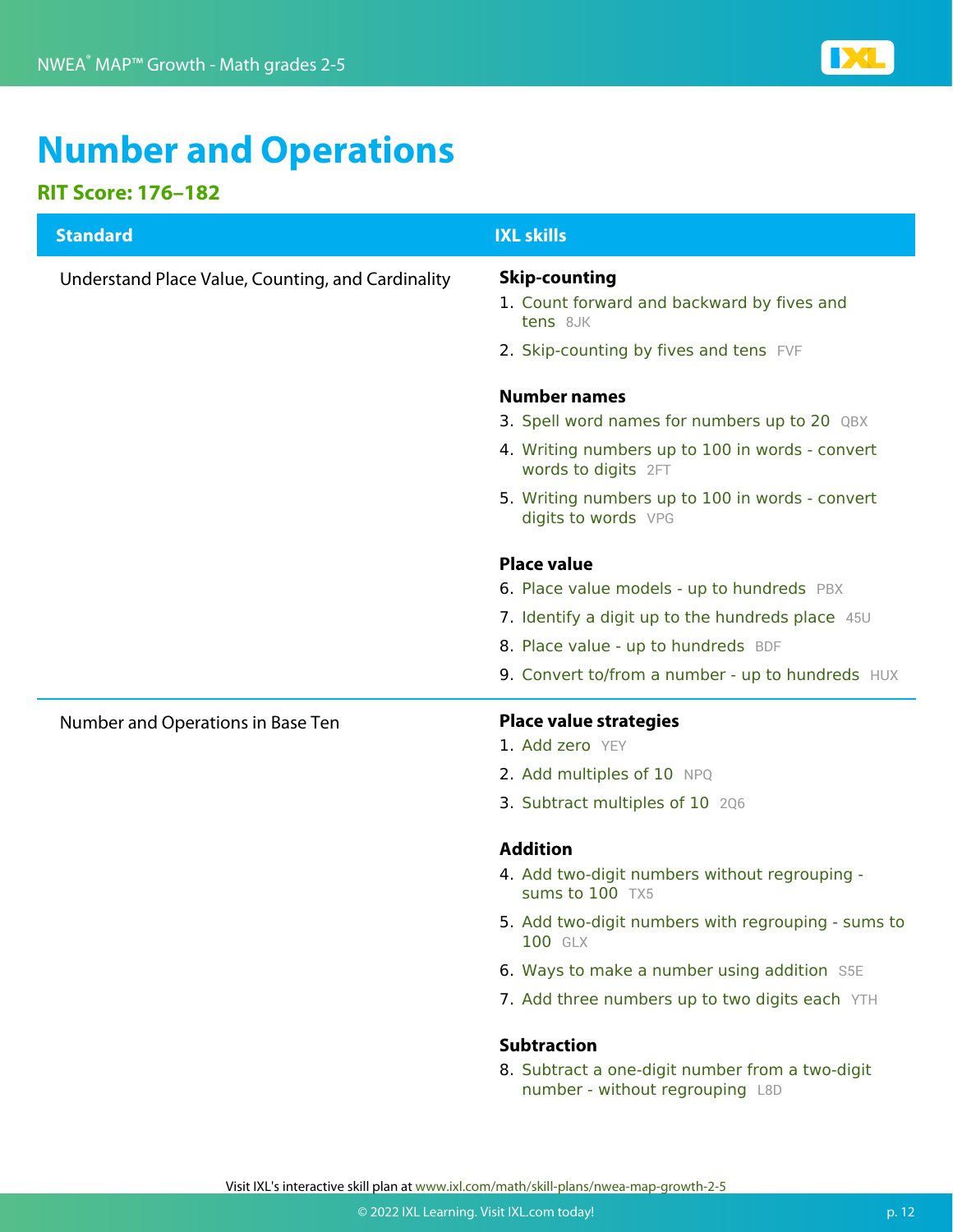

- 9. Subtract a one-digit number from a two-digit number - with regrouping P85
- 10. Subtract two two-digit numbers without regrouping R8C
- 11. Subtract two two-digit numbers with regrouping TWE
- 12. Ways to make a number using subtraction DTN

#### **RIT Score: 183–188**

| <b>Standard</b>                                   | <b>IXL skills</b>                                                        |
|---------------------------------------------------|--------------------------------------------------------------------------|
| Understand Place Value, Counting, and Cardinality | Count up to 1,000<br>1. Count forward - up to 1,000 88P                  |
|                                                   | 2. Count forward by tens - up to 1,000 B86                               |
|                                                   | <b>Compare numbers</b>                                                   |
|                                                   | 3. Comparing numbers up to 1,000 XF9                                     |
|                                                   | <b>Number names</b>                                                      |
|                                                   | 4. Writing numbers up to 1,000 in words - convert<br>words to digits JKD |
|                                                   | 5. Writing numbers up to 1,000 in words - convert<br>digits to words VPQ |
|                                                   | <b>Place value</b>                                                       |
|                                                   | 6. Convert from expanded form - up to<br>hundreds LG5                    |
|                                                   | 7. Convert between place values - ones and<br>hundreds 9T6               |
| Number and Operations in Base Ten                 | <b>Place value strategies</b>                                            |
|                                                   | 1. Add multiples of 100 85Z                                              |
|                                                   | 2. Add multiples of 10 or 100 RCJ                                        |
|                                                   | 3. Subtract multiples of 100 2E2                                         |
|                                                   | 4. Subtract multiples of 10 or 100 VVM                                   |
|                                                   | <b>Addition with two-digit numbers</b>                                   |
|                                                   | 5. Use compensation to add - up to two digits SCF                        |
|                                                   | 6. Add two-digit numbers - sums to 200 GZY                               |
|                                                   | 7. Add four numbers up to two digits each DP6                            |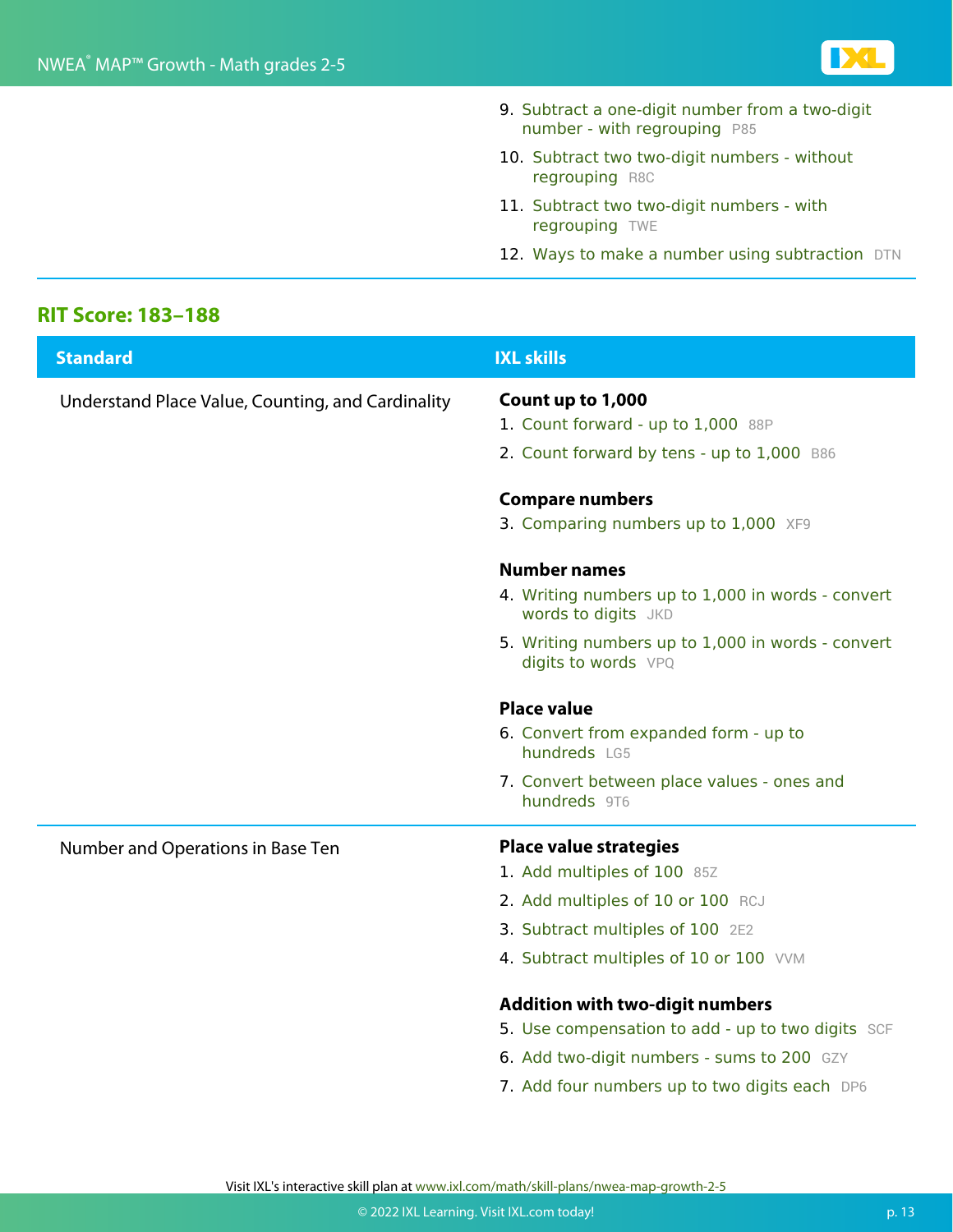

#### **Addition with three-digit numbers**

- 8. Use models to add three-digit numbers without regrouping Q7V
- 9. Use compensation to add up to three digits 89B
- 10. Use models to add three-digit numbers with regrouping KUG
- 11. Addition with three-digit numbers ETW

#### **Subtraction with three-digit numbers**

- 12. Subtract three-digit numbers ZVR
- 13. Subtract across zeros 9G5

#### **Mixed operations**

- 14. Add and subtract numbers up to 100 JDT
- 15. Which sign (+ or -) makes the number sentence true? K7X
- 16. Add and subtract numbers up to 1,000 WXQ

#### **RIT Score: 189–194**

| <b>Standard</b>                                   | <b>IXL skills</b>                                                 |
|---------------------------------------------------|-------------------------------------------------------------------|
| Understand Place Value, Counting, and Cardinality | 1. Rounding: nearest ten or hundred Q65                           |
|                                                   | 2. Round using a number line: nearest ten or<br>hundred 6ST       |
| Number and Operations in Base Ten                 | <b>Addition</b>                                                   |
|                                                   | 1. Addition input/output tables: up to three<br>digits MUE        |
|                                                   | 2. Add three numbers up to three digits each GSY                  |
|                                                   | 3. Addition up to three digits: fill in the missing<br>digits LYB |
|                                                   | 4. Use compensation to add: up to three digits H7K                |
|                                                   | <b>Subtraction</b>                                                |
|                                                   | 5. Subtract numbers up to three digits EHT                        |
|                                                   | 6. Subtraction input/output tables: up to three<br>digits J9S     |
|                                                   | 7. Subtract across zeros 93U                                      |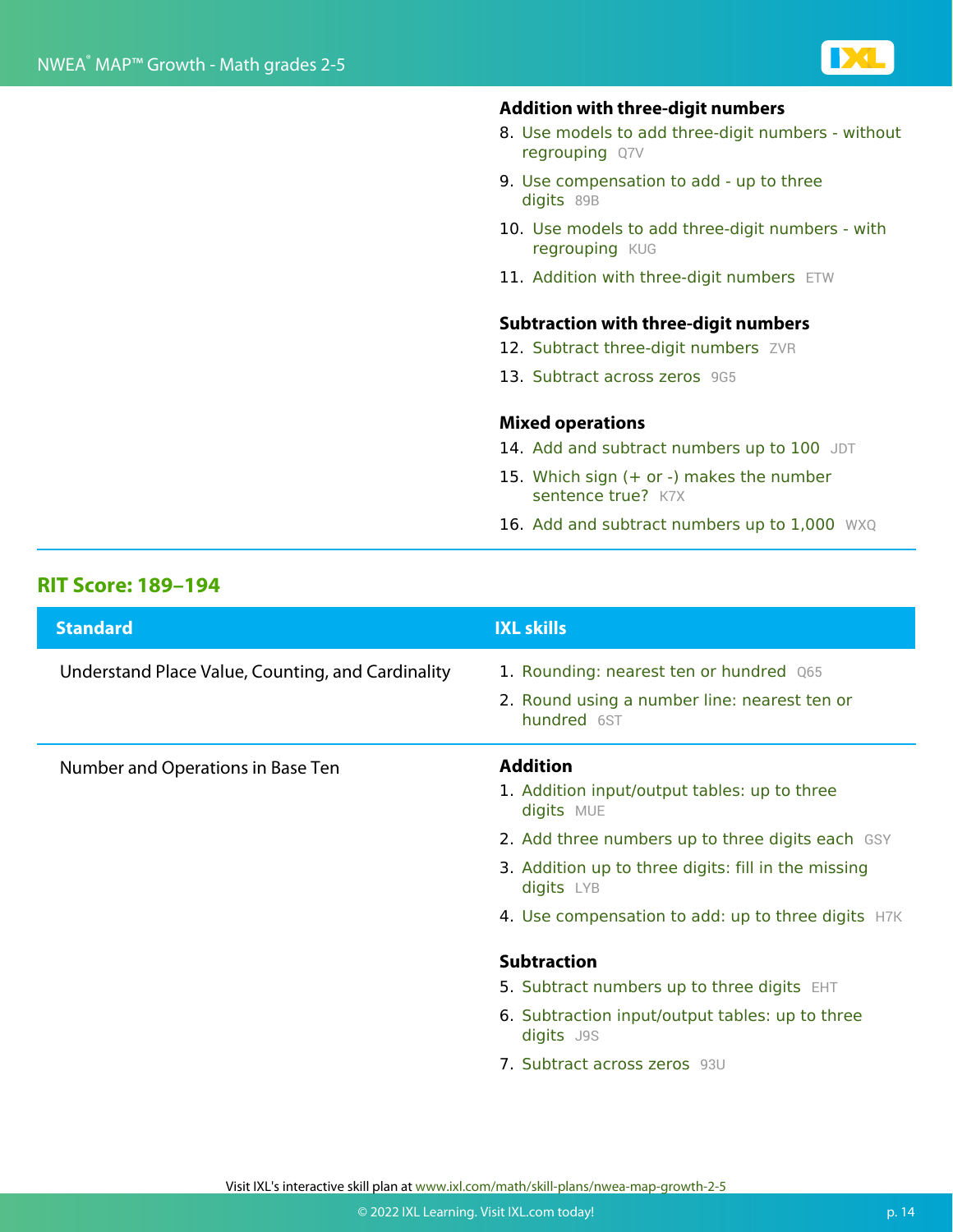#### **Multiplication**

8. Multiply by 10 6YD

#### Number and Operations - Fractions **Understand fractions**

- 1. Understand fractions: fraction bars 6JL
- 2. Understand fractions: area models RTW

#### **Show fractions**

- 3. Show fractions: fraction bars ZPW
- 4. Show fractions: area models NLE

#### **Match fractions and models**

- 5. Match fractions to models: halves, thirds, and fourths Y55
- 6. Match unit fractions to models CPK
- 7. Match fractions to models YHL

#### **Number lines**

- 8. Fractions of number lines: unit fractions TBX
- 9. Fractions of number lines J8M
- 10. Identify unit fractions on number lines JVC
- 11. Identify fractions on number lines AWH
- 12. Graph unit fractions on number lines CBW
- 13. Graph fractions on number lines 7QM

#### **Word problems**

- 14. Unit fractions: modeling word problems UV8
- 15. Unit fractions: word problems HM7
- 16. Fractions of a whole: modeling word problems 9PU
- 17. Fractions of a whole: word problems BV7

#### **RIT Score: 195–200**

| <b>Standard</b>                                   | <b>IXL skills</b>                                                                               |
|---------------------------------------------------|-------------------------------------------------------------------------------------------------|
| Understand Place Value, Counting, and Cardinality | 1. Rounding: nearest ten or hundred Q65                                                         |
| Number and Operations in Base Ten                 | <b>Addition and subtraction</b><br>1. Complete the addition sentence: up to three<br>digits D69 |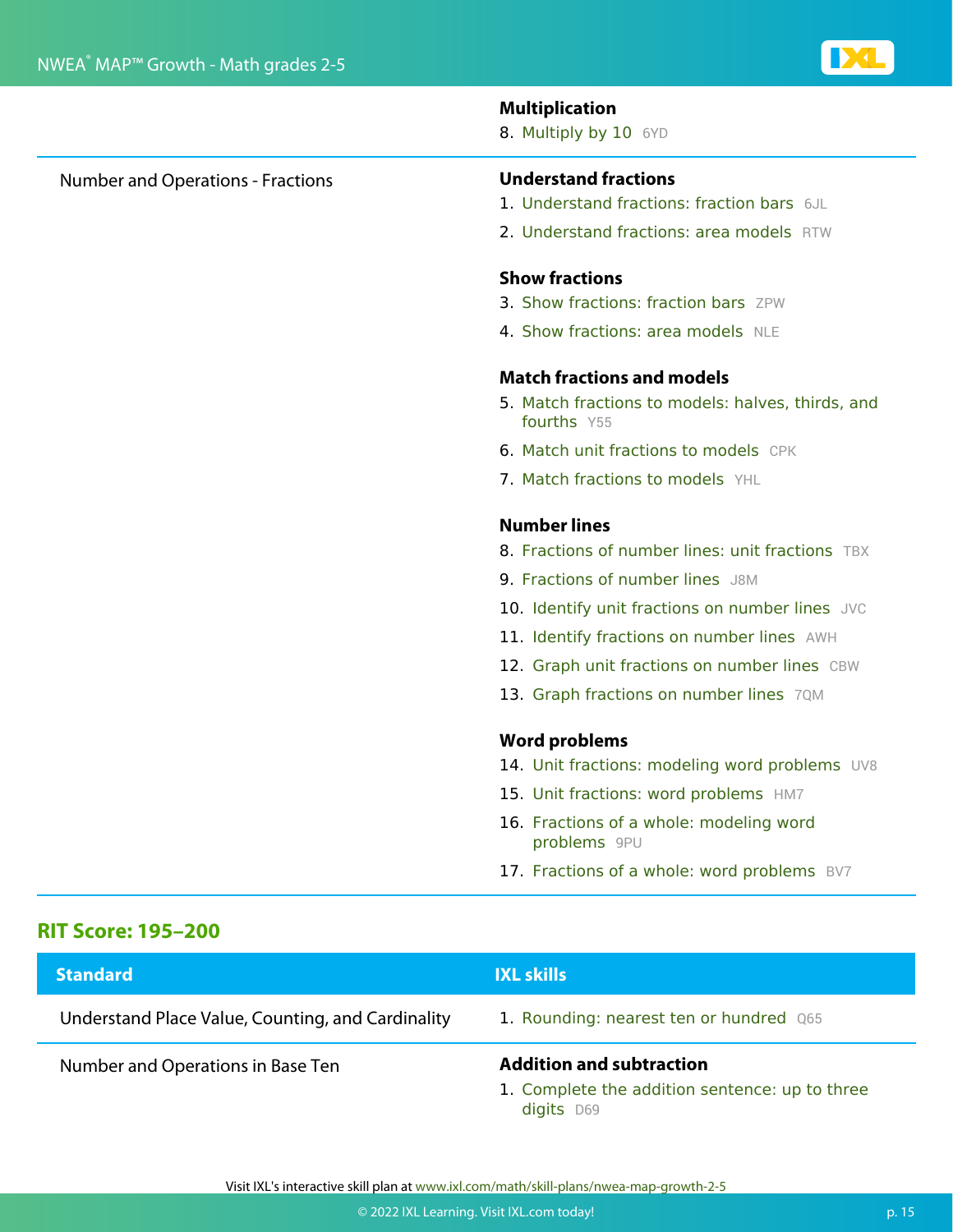

- 2. Balance addition equations: up to three digits 7PE
- 3. Complete the subtraction sentence: up to three digits MD8
- 4. Balance subtraction equations: up to three digits 8VK

#### **Multiplication**

5. Multiply by a multiple of ten MS6

#### **Properties of operations**

- **6. Properties of addition** NY2
- 7. Complete the equation using properties of addition CGS
- 8. Add using properties KYA

#### Number and Operations - Fractions **Model equivalent fractions**

- 1. Find equivalent fractions using area models: one model 6DY
- 2. Find equivalent fractions using area models: two models **ZJ2**
- 3. Identify equivalent fractions on number lines HYM
- 4. Find equivalent fractions using number lines JL8
- 5. Graph equivalent fractions on number lines WPQ

#### **Equivalent fractions**

- 6. Identify equivalent fractions 7DA
- 7. Find equivalent fractions WMX
- 8. Find equivalent fractions with denominators of 10 and 100 RB2
- 9. Write fractions in lowest terms YM2

#### **Fractions equivalent to whole numbers**

- 10. Select fractions equivalent to whole numbers using area models GKZ
- 11. Graph fractions equivalent to 1 on number lines 7BL
- 12. Find fractions equivalent to whole numbers **KCE**

#### **Compare using area models**

13. Compare fractions using models MJ2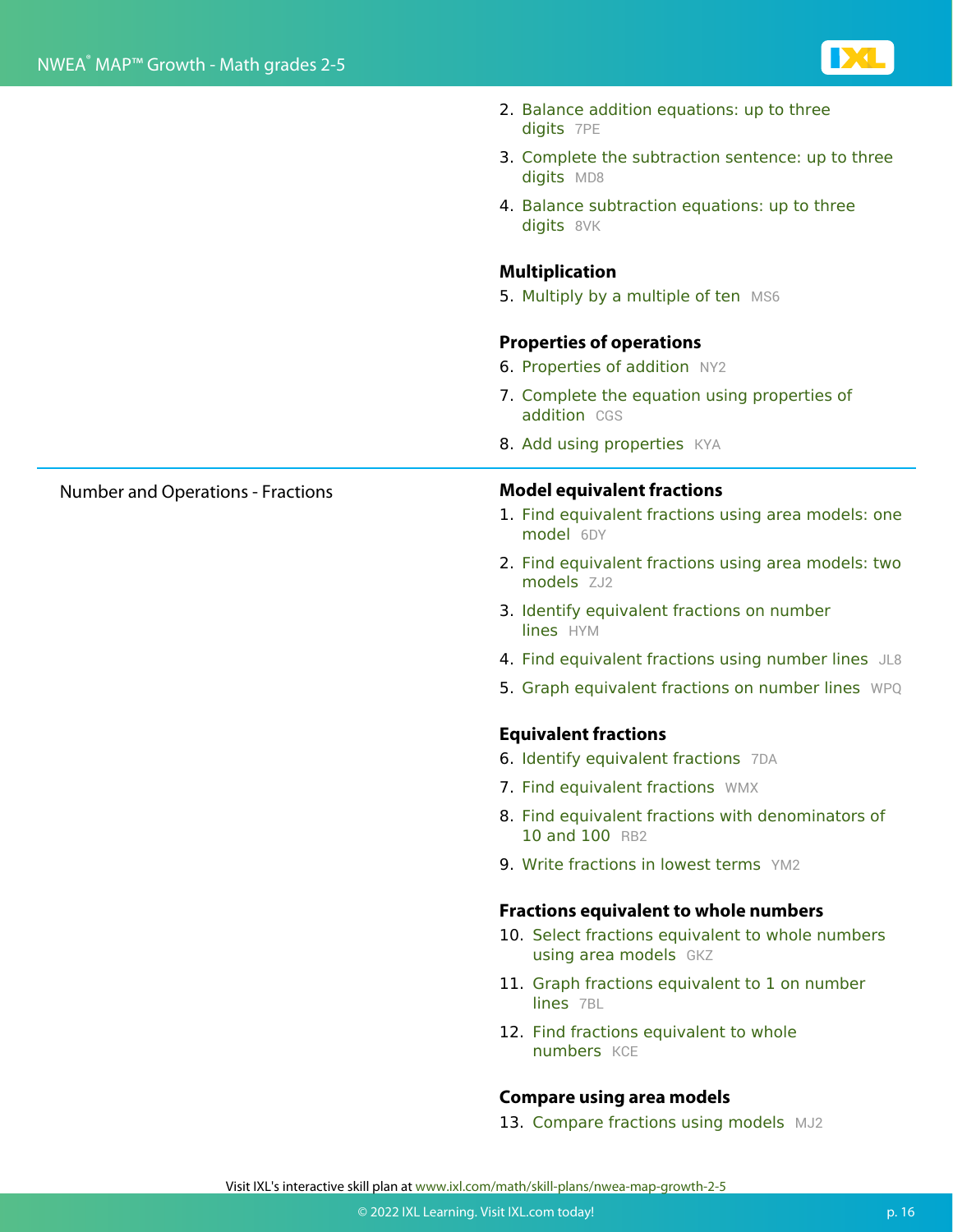

#### **Compare using number lines**

- 14. Graph smaller or larger fractions on a number line 2PH
- 15. Compare fractions using number lines 38T
- 16. Graph and compare fractions with like denominators on number lines 63U
- 17. Graph and compare fractions with like numerators on number lines ZPD
- 18. Graph and compare fractions on number lines 6H<sub>5</sub>

#### **Compare fractions**

- 19. Compare fractions 78D
- 20. Compare fractions in recipes 9BK

#### **RIT Score: 201–205**

| <b>Standard</b>                                   | <b>IXL skills</b>                                                                       |
|---------------------------------------------------|-----------------------------------------------------------------------------------------|
| Understand Place Value, Counting, and Cardinality | <b>Place value</b><br>1. Convert between standard and expanded<br>form M <sub>5</sub> V |
|                                                   | 2. Relationship between place values KFD                                                |
|                                                   | 3. Value of a digit WLP                                                                 |
|                                                   | 4. Place value models 2Y7                                                               |
|                                                   | 5. Place value review B5N                                                               |
|                                                   | 6. Place value word problems Z47                                                        |
|                                                   | Number names up to 100,000                                                              |
|                                                   | 7. Writing numbers up to 100,000 in words:<br>convert words to digits sqq               |
|                                                   | 8. Writing numbers up to 100,000 in words:<br>convert digits to words 2RZ               |
|                                                   | <b>Number names up to one million</b>                                                   |
|                                                   | 9. Writing numbers up to one million in words:<br>convert words to digits 5G4           |
|                                                   | 10. Writing numbers up to one million in words:<br>convert digits to words 7WT          |
|                                                   | 11. Spell word names for numbers up to one<br>million 2PZ                               |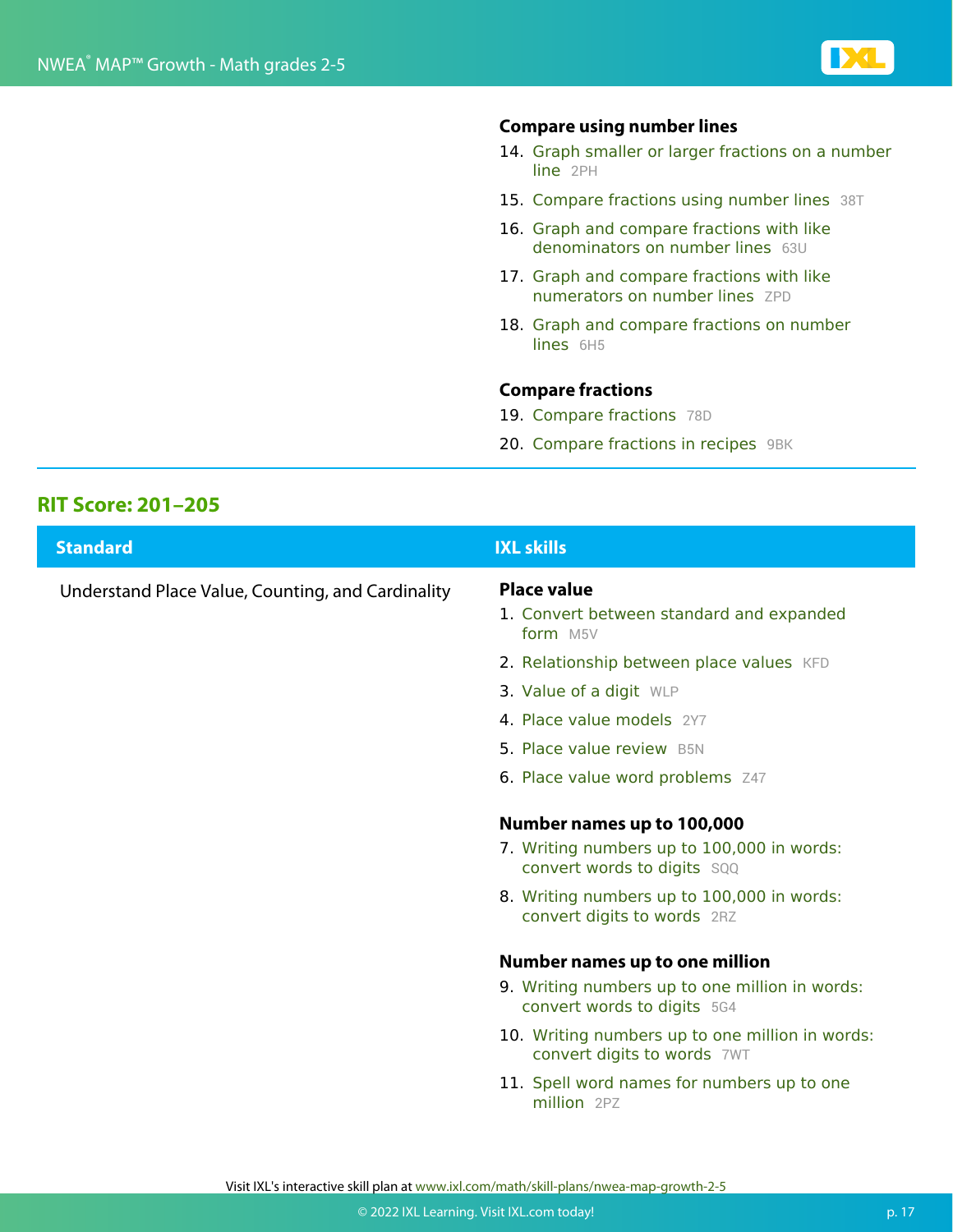

#### **Rounding**

- 12. Rounding: up to millions place E6V
- 13. Rounding input/output tables CT2

#### **Compare numbers**

- 14. Compare numbers up to one hundred thousand DP2
- 15. Compare numbers up to one million 6Y2

- 1. Add two numbers up to five digits RG2
- 2. Properties of addition D9R
- 3. Choose numbers with a particular sum P5U

#### **Subtraction**

- 4. Subtract numbers up to five digits VP2
- 5. Choose numbers with a particular difference XFV

#### **Multiplication**

- 6. Multiply 1-digit numbers by 2-digit numbers GDW
- 7. Multiply 1-digit numbers by 3-digit or 4-digit numbers using area models I RP9
- 8. Multiply 1-digit numbers by 3-digit or 4-digit numbers using area models II WKL
- 9. Multiply 1-digit numbers by 3-digit or 4-digit numbers using expanded form SEG
- 10. Multiply 1-digit numbers by 3-digit or 4-digit numbers PPM
- 11. Use one multiplication fact to complete another W6D

#### **Properties of multiplication**

- 12. Properties of multiplication B6N
- 13. Distributive property: find the missing factor US7
- 14. Multiply using the distributive property LXG

#### **Division**

15. Divide 2-digit numbers by 1-digit numbers using arrays M49

#### Number and Operations in Base Ten **Addition**

Visit IXL's interactive skill plan at www.ixl.com/math/skill-plans/nwea-map-growth-2-5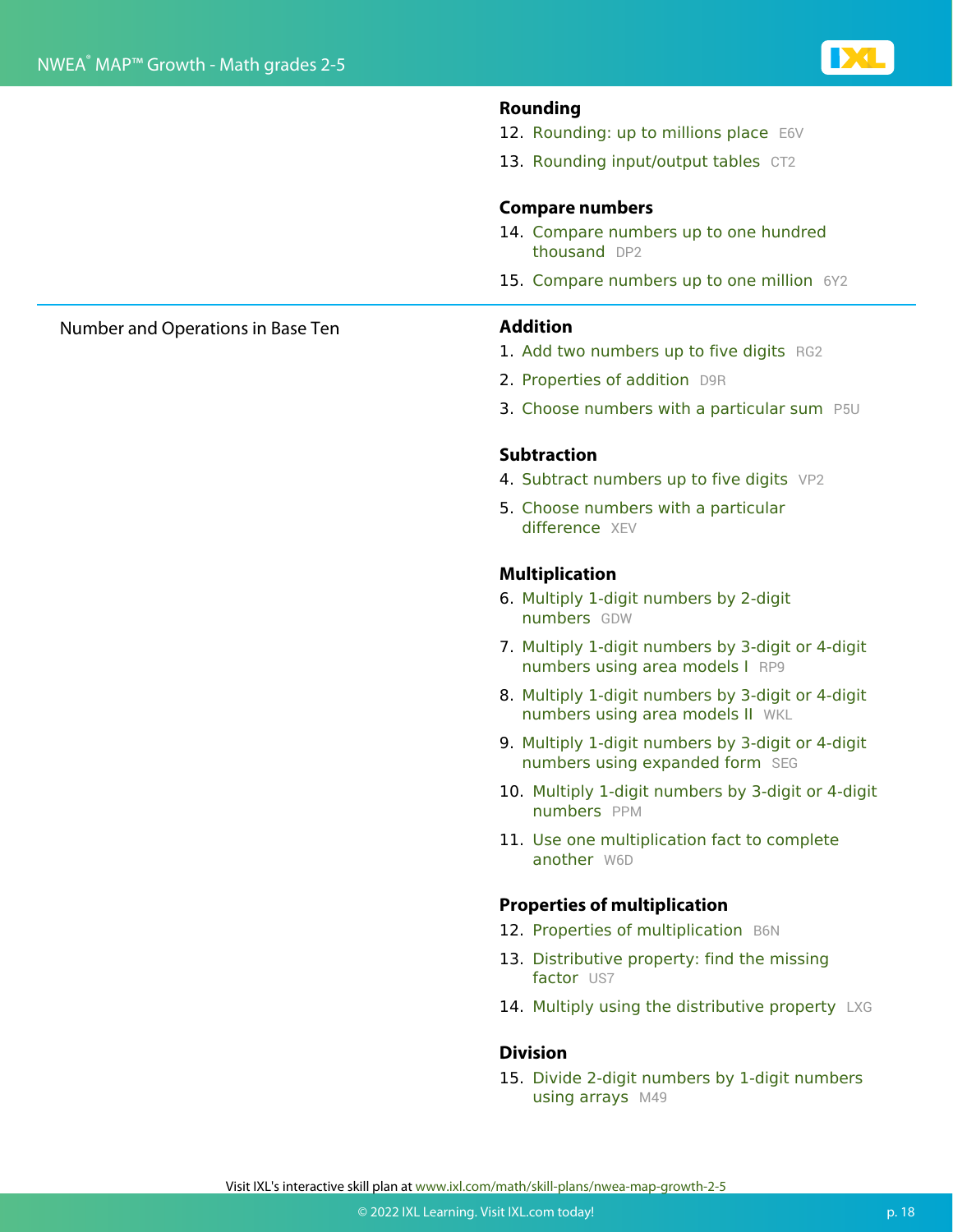

- 16. Divide 2-digit numbers by 1-digit numbers using area models 7LG
- 17. Divide 3-digit numbers by 1-digit numbers using area models 6UL

#### **Mixed operations**

- 18. Mentally add and subtract numbers ending in zeroes WEG
- 19. Comparison word problems with addition and subtraction RJJ

#### Number and Operations - Fractions **Equivalent fractions**

- 1. Equivalent fractions: find the missing numerator or denominator 7CY
- 2. Find equivalent fractions using area models HYC
- 3. Graph equivalent fractions on number lines WQL

#### **Compare fractions**

- 4. Compare fractions using models 7XF
- 5. Compare fractions using benchmarks: find the missing numerator UKZ
- 6. Compare fractions: find the missing numerator or denominator KPU
- 7. Compare fractions 99U
- 8. Compare fractions in recipes U2K

#### **Decompose fractions**

- 9. Decompose fractions into unit fractions XHG
- 10. Decompose fractions multiple ways UEW
- 11. Decompose fractions into unit fractions using models 0G2

#### **Add fractions**

- 12. Add fractions with like denominators using strip models Z63
- 13. Add fractions with like denominators using area models Y5W
- 14. Add fractions with like denominators using number lines 6QH
- 15. Add fractions with like denominators PDU
- 16. Add fractions: denominators 10 and 100 9RJ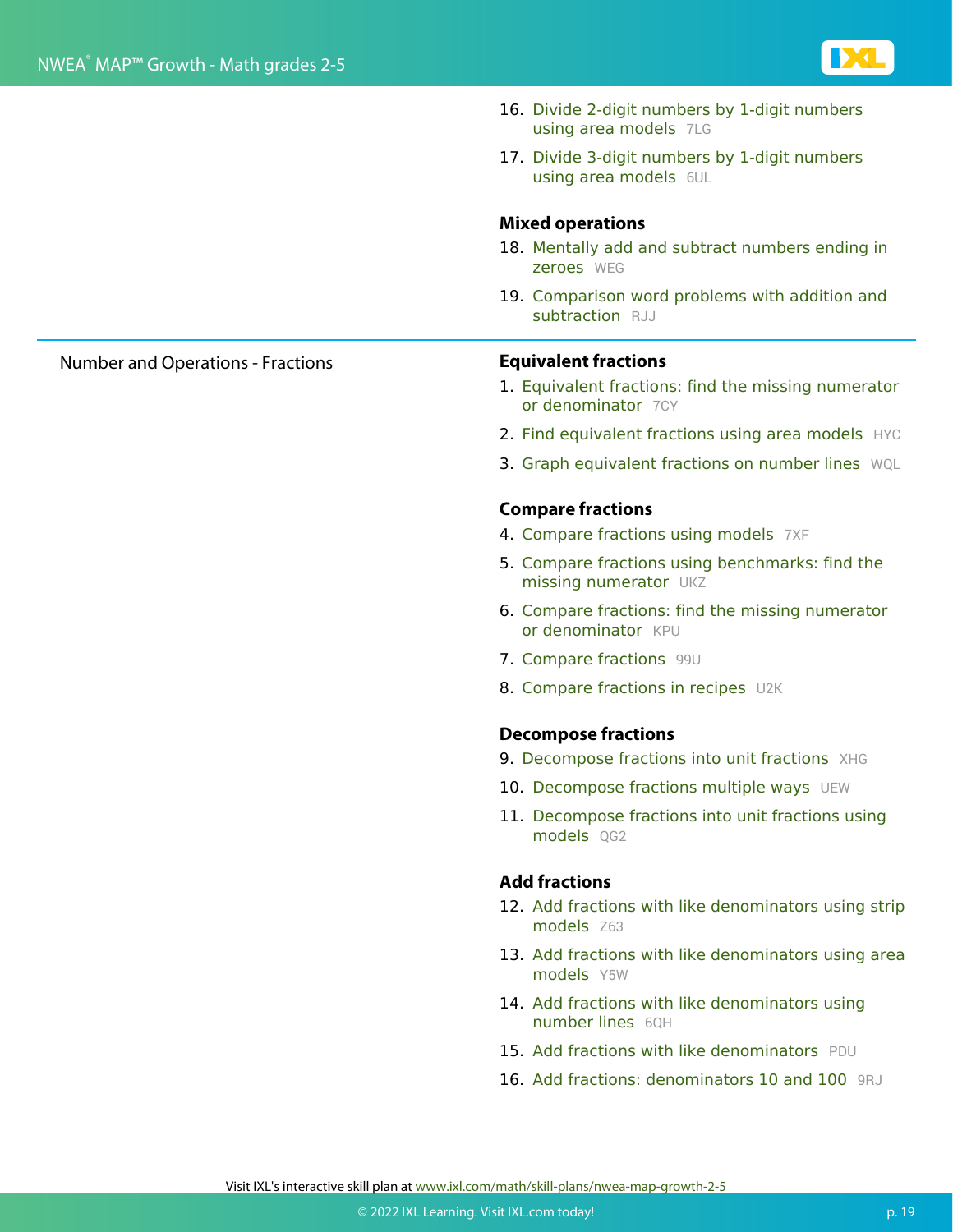#### **Subtract fractions**

- 17. Subtract fractions with like denominators using strip models QAS
- 18. Subtract fractions with like denominators using area models P99
- 19. Subtract fractions with like denominators using number lines MJX
- 20. Subtract fractions with like denominators AVF

#### **Add and subtract fractions and mixed numbers**

- 21. Add and subtract fractions with like denominators using number lines GAK
- 22. Add and subtract fractions with like denominators in recipes LYR
- 23. Add and subtract mixed numbers with like denominators: word problems 6KM

#### **RIT Score: 206–210**

| <b>Standard</b>                                   | <b>IXL skills</b>                                                          |
|---------------------------------------------------|----------------------------------------------------------------------------|
| Understand Place Value, Counting, and Cardinality | <b>Sums</b>                                                                |
|                                                   | 1. Estimate sums VMD                                                       |
|                                                   | 2. Estimate sums: word problems SB9                                        |
|                                                   | <b>Differences</b>                                                         |
|                                                   | 3. Estimate differences QJY                                                |
|                                                   | 4. Estimate differences: word problems GWS                                 |
|                                                   | <b>Products</b>                                                            |
|                                                   | 5. Estimate products: multiply by 1-digit<br>numbers WDG                   |
|                                                   | <b>Quotients</b>                                                           |
|                                                   | 6. Divide by 1-digit numbers: pick the better<br>estimate 2FS              |
| Number and Operations in Base Ten                 | <b>Multiply 2-digit numbers using models</b>                               |
|                                                   | 1. Multiply 2-digit numbers by 2-digit numbers<br>using area models I ASZ  |
|                                                   | 2. Multiply 2-digit numbers by 2-digit numbers<br>using area models II 8K7 |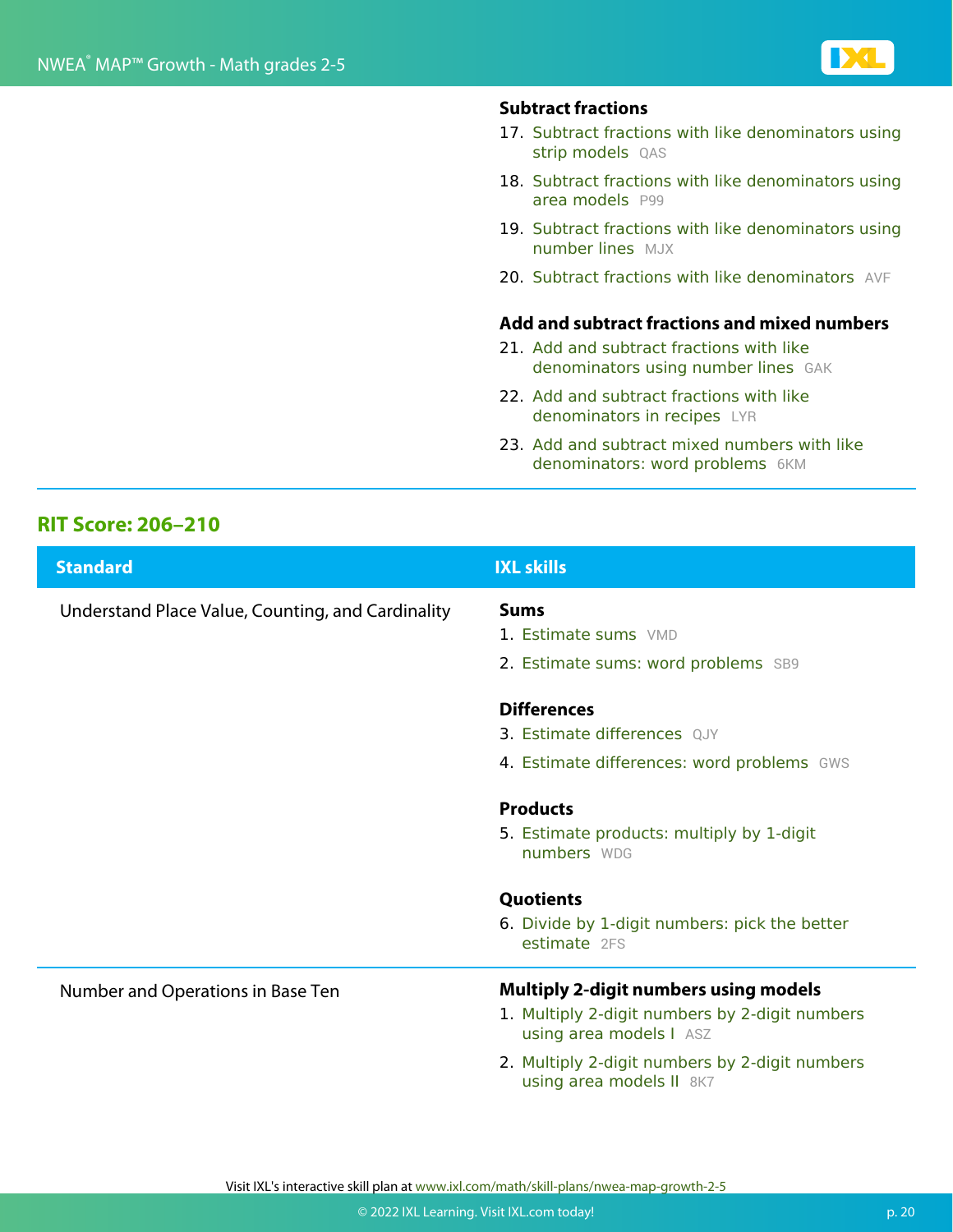

#### **Multiply 2-digit numbers**

- 3. Multiply a 2-digit number by a 2-digit number: complete the missing steps XQ8
- 4. Multiply a 2-digit number by a 2-digit number MLC
- 5. Multiply 2-digit numbers by 2-digit numbers using partial products XLZ
- 6. Use one multiplication fact to complete another W6D

#### **Multiplication strategies**

- 7. Multiplication patterns over increasing place values Y5K
- 8. Multiply by 10 or 100 M2N

#### **Divide 2-digit numbers**

- 9. Divide 2-digit numbers by 1-digit numbers 4T7
- 10. Divide 2-digit numbers by 1-digit numbers: complete the table UFM
- 11. Divide 2-digit numbers by 1-digit numbers using arrays M49
- 12. Divide 2-digit numbers by 1-digit numbers using area models 7LG
- 13. Choose numbers with a particular quotient MYU

#### **Divide larger numbers**

- 14. Divide larger numbers by 1-digit numbers GE8
- 15. Divide larger numbers by 1-digit numbers: complete the table 2UB
- 16. Divide 3-digit numbers by 1-digit numbers using area models 6UL

#### **Division strategies**

- 17. Divide using the distributive property GDX
- 18. Divide using partial quotients YQL
- 19. Division patterns over increasing place values Z<sub>5Y</sub>

#### Number and Operations - Fractions **Add decimal fractions**

1. Identify fraction expressions with a particular sum: denominators of 10 and 100 TZH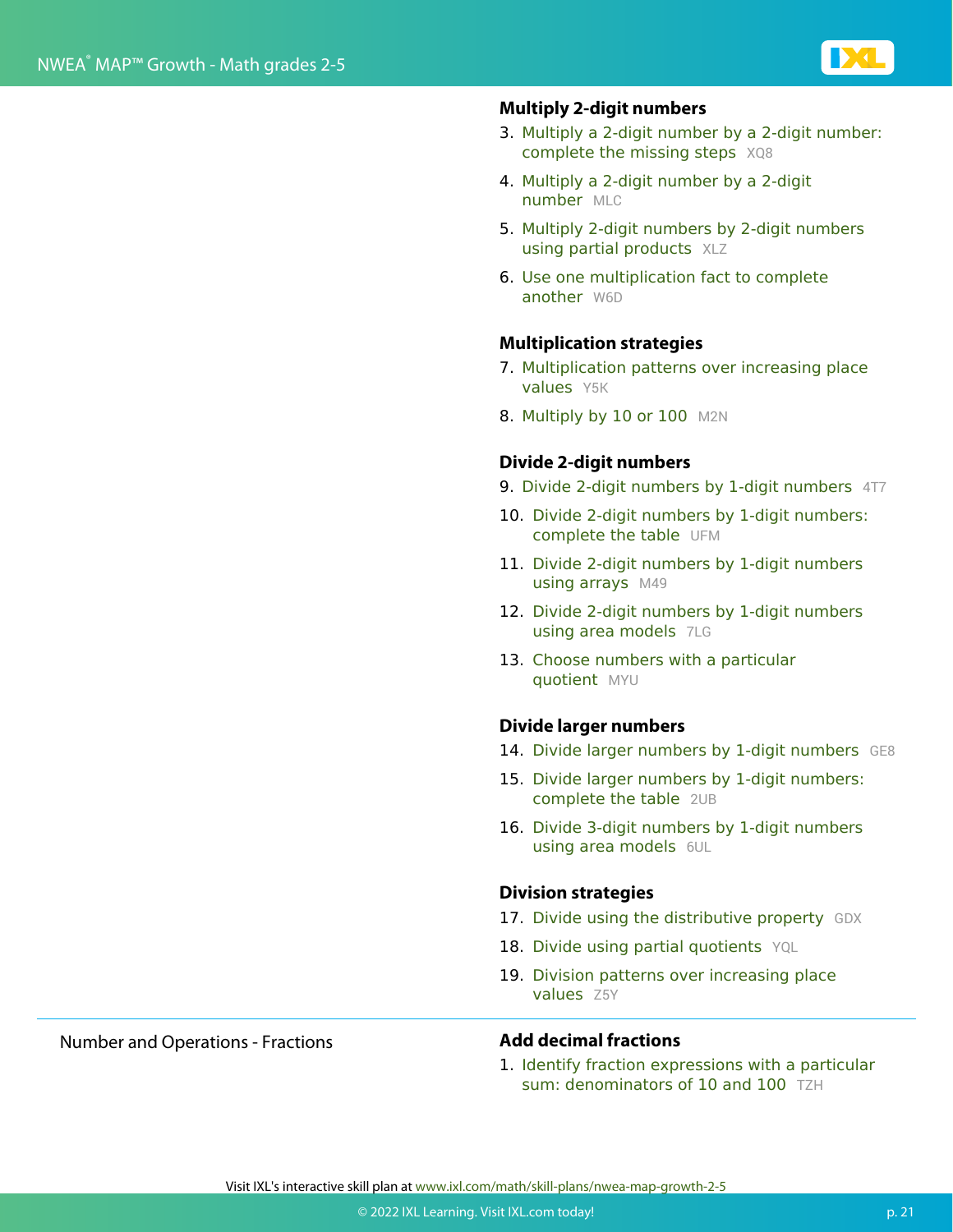

#### **Multiply unit fractions by whole numbers**

- 2. Multiply unit fractions by whole numbers using number lines XKJ
- 3. Multiply unit fractions by whole numbers using models 8J3
- 4. Multiply unit fractions by whole numbers: sorting VGC
- 5. Multiply unit fractions by whole numbers: word problems DSB

#### **Multiply fractions by whole numbers**

- 6. Multiply fractions by whole numbers using models: complete the equation CZ7
- 7. Multiply fractions by whole numbers using number lines Q7B
- 8. Multiply fractions by whole numbers: sorting X48
- 9. Multiples of fractions: find the missing numbers RSY
- 10. Multiply fractions by whole numbers: word problems LX8

#### **Multiply fractions and mixed numbers**

11. Multiply fractions and mixed numbers by whole numbers in recipes 7B3

#### **Convert decimals, fractions, and mixed numbers**

- 12. Graph fractions as decimals on number lines 2N9
- 13. Convert fractions and mixed numbers to decimals - denominators of 10 and 100 6P7
- 14. Convert decimals to fractions and mixed numbers DBF

#### **Compare decimals and fractions**

- 15. Compare decimals using models CV7
- 16. Compare decimals on number lines T2W
- 17. Compare decimal numbers DY5
- 18. Compare decimals and fractions on number lines 8YG
- 19. Compare decimals and fractions TB7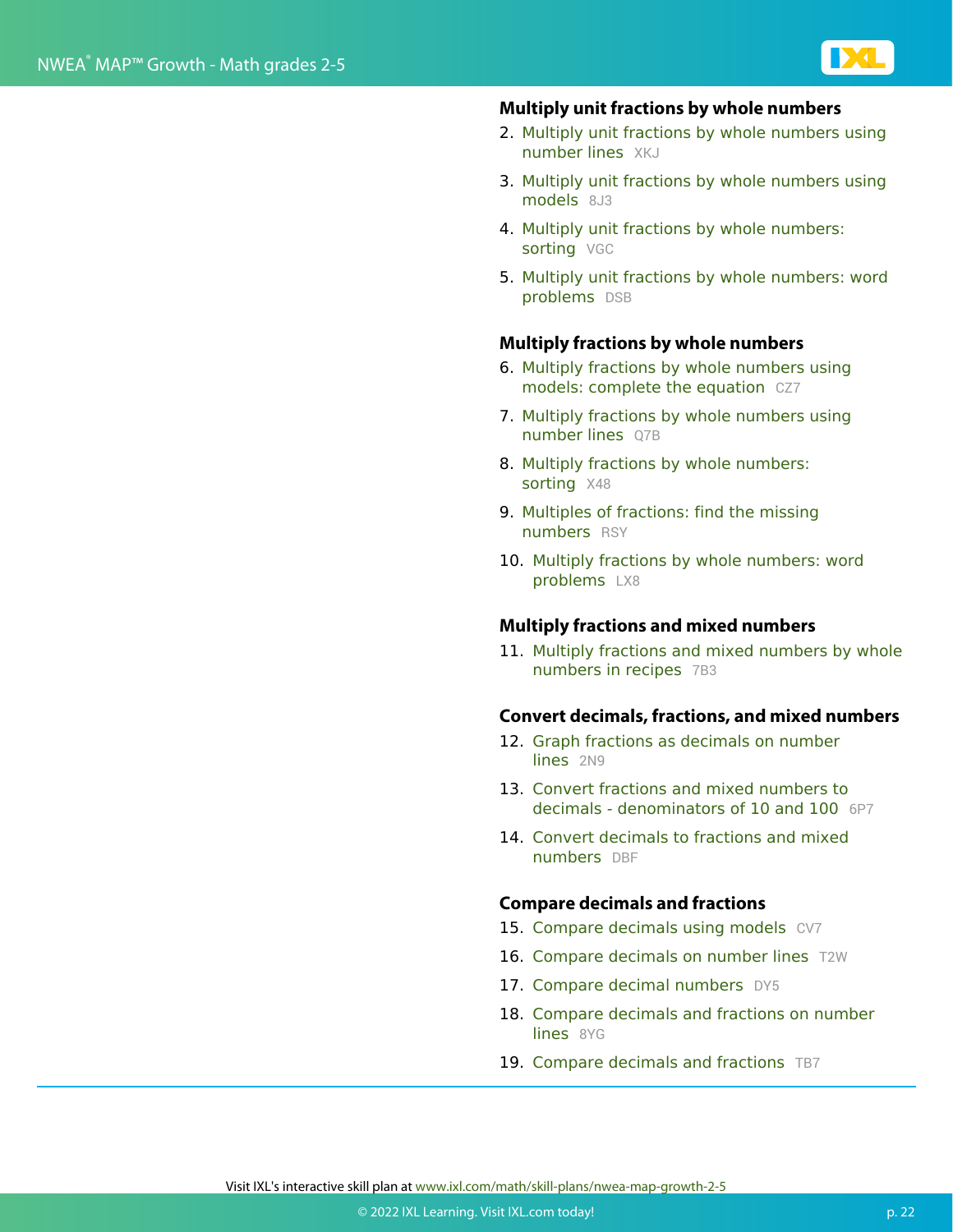

#### **RIT Score: 211–214**

| <b>Standard</b>                                   | <b>IXL skills</b>                                                                                       |
|---------------------------------------------------|---------------------------------------------------------------------------------------------------------|
| Understand Place Value, Counting, and Cardinality | Whole number place value<br>1. Convert between standard and expanded<br>form HU7                        |
|                                                   | 2. Place value 83P                                                                                      |
|                                                   | Decimal place value<br>3. What decimal number is illustrated? CTP                                       |
|                                                   | 4. Place values in decimal numbers X8U                                                                  |
|                                                   | 5. Convert decimals between standard and<br>expanded form WTU                                           |
|                                                   | 6. Convert decimals between standard and<br>expanded form using fractions BLQ                           |
|                                                   | <b>Compare decimals</b>                                                                                 |
|                                                   | 7. Compare decimals on number lines CUF                                                                 |
|                                                   | 8. Compare decimals using grids QTG                                                                     |
|                                                   | 9. Compare decimal numbers NSG                                                                          |
|                                                   | <b>Estimate and round</b><br>10. Round decimals MPB                                                     |
|                                                   | 11. Estimate sums and differences of decimals<br>using rounding YGG                                     |
| Number and Operations in Base Ten                 | <b>Multiply by 2-digit numbers</b><br>1. Multiply by 2-digit numbers: complete the<br>missing steps 9LX |
|                                                   | 2. Multiply 2-digit numbers by 2-digit numbers LLJ                                                      |
|                                                   | 3. Multiply 2-digit numbers by 3-digit numbers JHB                                                      |
|                                                   | 4. Multiply 2-digit numbers by larger numbers 9VQ                                                       |
|                                                   | <b>Multiply by 3-digit numbers</b>                                                                      |
|                                                   | 5. Multiply by 3-digit numbers NSP                                                                      |
|                                                   | <b>Multiply three or more numbers</b>                                                                   |
|                                                   | 6. Multiply three or more numbers up to 2 digits<br>each CKE                                            |
|                                                   | 7. Multiply three numbers up to 3 digits each 7JG                                                       |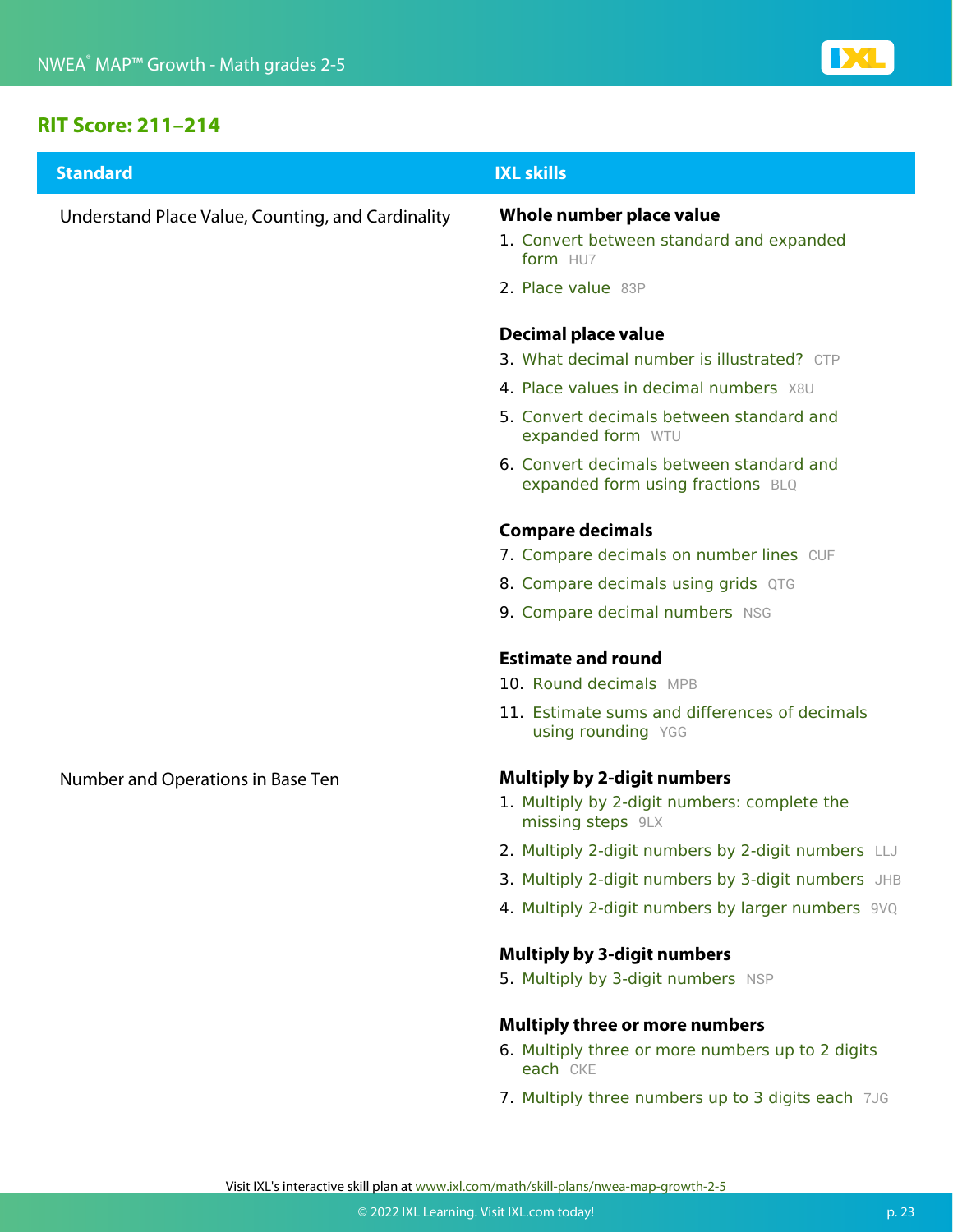

#### **Divide by 2-digit numbers**

- 8. Divide 2-digit and 3-digit numbers by 2-digit numbers HMA
- 9. Divide 4-digit numbers by 2-digit numbers 35K
- 10. Choose numbers with a particular quotient FBX

#### **Division strategies**

- 11. Relate multiplication and division VA6
- 12. Divide by 2-digit numbers using models AJA
- 13. Divide by 2-digit numbers using partial quotients ASM

#### **Add and subtract decimals**

- 14. Add decimal numbers using blocks NWJ
- 15. Add and subtract decimal numbers 7VJ
- 16. Add and subtract money amounts A8R

- 1. Add fractions with unlike denominators using models 2BS
- 2. Add up to 4 fractions with denominators of 10 and 100 45T
- 3. Add fractions with unlike denominators D9N
- 4. Add 3 or more fractions with unlike denominators PBF
- 5. Add 3 or more fractions: word problems BFQ

#### **Subtract fractions**

- 6. Subtract fractions with unlike denominators using models QA6
- 7. Subtract fractions with unlike denominators VSP

#### **Add and subtract fractions**

- 8. Add and subtract fractions with like denominators: word problems 7YQ
- 9. Add and subtract fractions with unlike denominators: word problems TCD
- 10. Estimate sums and differences of fractions using benchmarks 9JR
- 11. Complete addition and subtraction sentences with fractions FCA

Number and Operations - Fractions **Add fractions**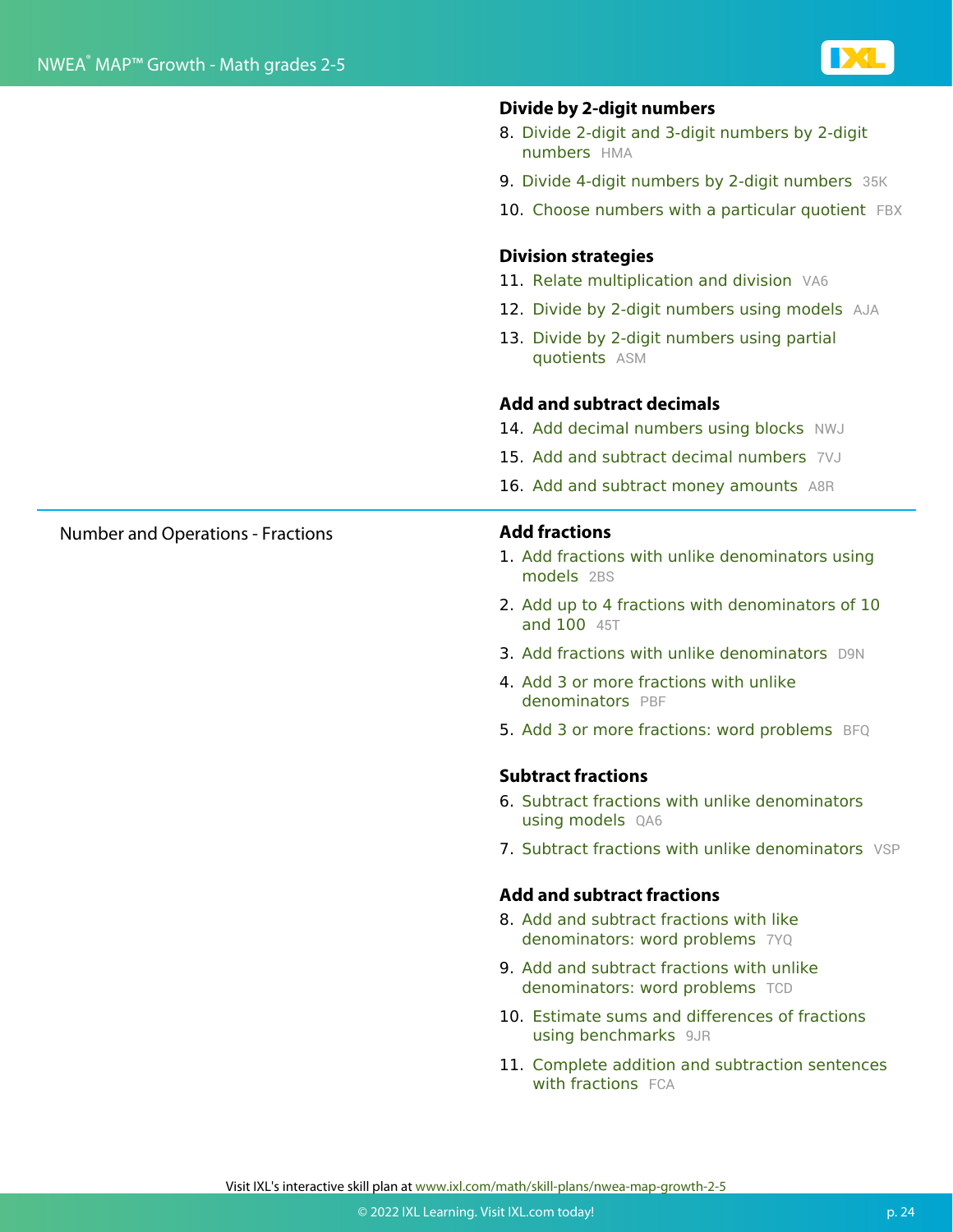#### **Add and subtract mixed numbers**

- 12. Add mixed numbers with unlike denominators FHD
- 13. Subtract mixed numbers with unlike denominators FAA
- 14. Add and subtract mixed numbers: word problems 6BH
- 15. Add and subtract fractions in recipes W9K
- 16. Complete addition and subtraction sentences with mixed numbers PSP

#### **Multiply fractions by whole numbers**

- 17. Fractions of a number I AHX
- 18. Fractions of a number: word problems LPC
- 19. Fractions of a number II 8DG

#### **RIT Score: 215–217**

| <b>Standard</b>                                   | <b>IXL skills</b>                                                                                                                                                                                            |
|---------------------------------------------------|--------------------------------------------------------------------------------------------------------------------------------------------------------------------------------------------------------------|
| Understand Place Value, Counting, and Cardinality | <b>Exponents and powers of ten</b><br>1. Write powers of ten with exponents KGQ<br>2. Understanding powers of ten 8HS<br>3. Evaluate powers of ten XTY                                                       |
|                                                   | <b>Multiply by powers of ten</b><br>4. Multiply a decimal by a power of ten DN2<br>5. Multiply by a power of ten with decimals: find<br>the missing number GC5                                               |
|                                                   | 6. Multiply a whole number by a power of ten: with<br>exponents 92K                                                                                                                                          |
|                                                   | 7. Multiply a decimal by a power of ten: with<br>exponents 5KC                                                                                                                                               |
|                                                   | 8. Multiply by 0.1 or 0.01 85W                                                                                                                                                                               |
|                                                   | Divide by powers of ten<br>9. Divide by powers of ten H2N<br>10. Decimal division patterns over increasing place<br>values GBS<br>11. Divide by a power of ten with decimals: find<br>the missing number R2P |
|                                                   | 12. Divide by a power of ten: with exponents CL2                                                                                                                                                             |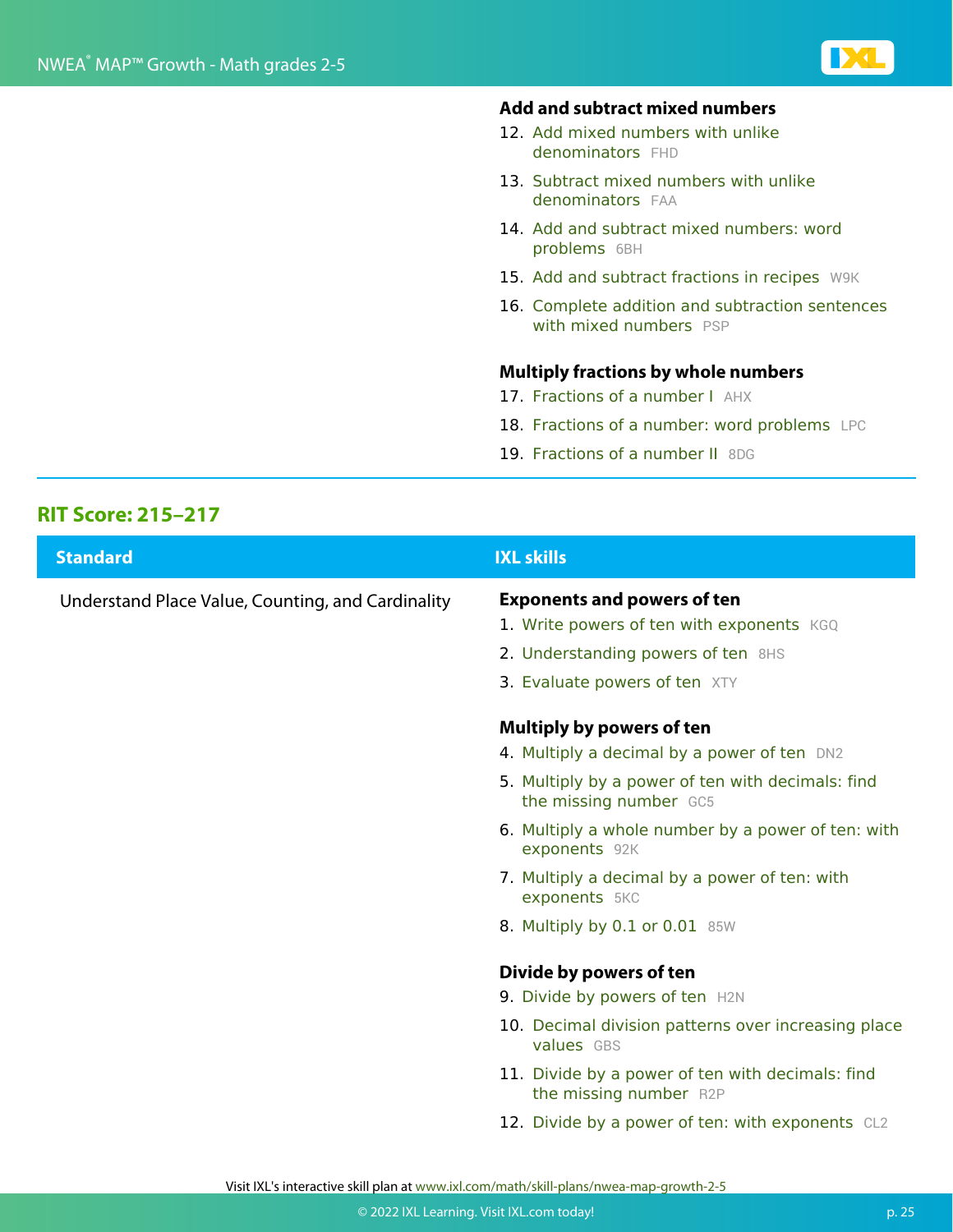

13. Divide by 0.1 or 0.01 WD7

#### **Multiply and divide by powers of ten**

14. Multiply and divide by a power of ten: with exponents FXQ

#### Number and Operations in Base Ten **Multiply decimals and whole numbers**

- 1. Multiply a decimal by a one-digit whole number using the distributive property 9BA
- 2. Multiply a decimal by a one-digit whole number using blocks U5Q
- 3. Multiply a decimal by a one-digit whole number XNY
- 4. Multiply a decimal by a two-digit whole number using area models VNT
- 5. Multiply a decimal by a multi-digit whole number PGM
- 6. Multiply three or more numbers, one of which is a decimal ZNW

#### **Multiply two decimals**

- 7. Complete the decimal multiplication sentence using grids R9T
- 8. Multiply two decimals: products up to hundredths FLL
- 9. Multiply two decimals: products up to thousandths TDG
- 10. Multiply two decimals: where does the decimal point go? 6FA
- 11. Multiply decimals using grids 66Z

#### **Divide decimals**

- 12. Division with decimal quotients J9Z
- 13. Division with decimal quotients and rounding M9X
- 14. Divide by decimals 8FT
- 15. Divide decimals using area models: complete the equation U6C
- 16. Divide decimals using blocks: complete the equation DDK
- 17. Divide by decimals without adding zeroes RTS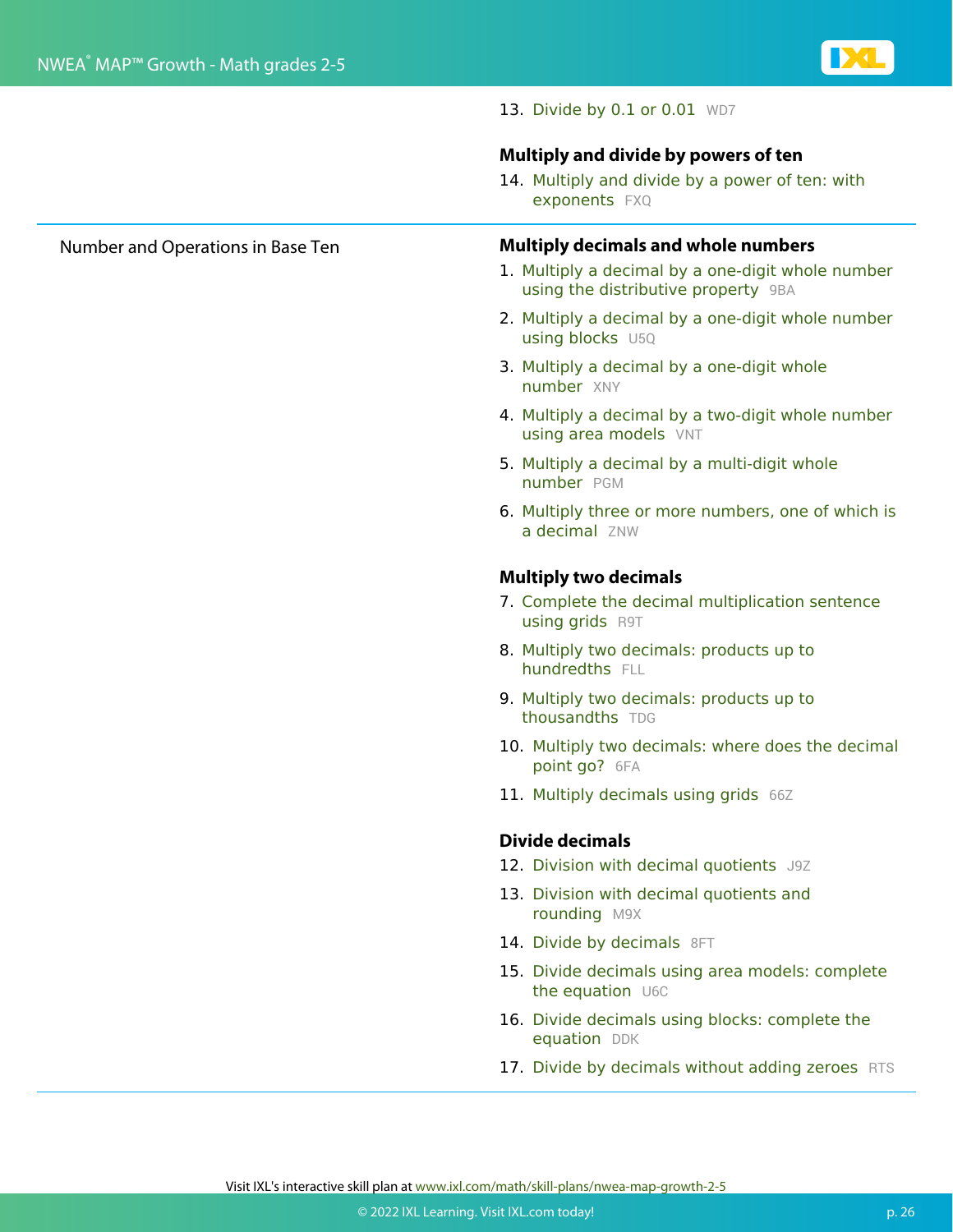

#### Number and Operations - Fractions **Understand fractions as division**

- 1. Understand fractions as division: word problems CTD
- 2. Relate division and fractions D86

#### **Multiply two fractions**

- 3. Multiply two unit fractions using models HDJ
- 4. Multiply two fractions using models: fill in the missing factor AT7
- 5. Multiply two fractions using models UAY
- 6. Multiply two fractions 8KV
- 7. Multiply two fractions: word problems 38Y

#### **Scale by fractions**

- 8. Scaling whole numbers by fractions QH2
- 9. Scaling fractions by fractions 9RF
- 10. Scaling whole numbers by fractions: justify your answer Q7M
- 11. Scaling mixed numbers by fractions S6B

#### **Multiply mixed numbers**

- 12. Multiply a mixed number by a whole number 604
- 13. Multiply a mixed number by a fraction G7W
- 14. Multiply two mixed numbers P73
- 15. Multiplication with mixed numbers: word problems 5W6
- 16. Multiply fractions and mixed numbers in recipes QHN

#### **Area**

- 17. Understand fraction multiplication and area NFK
- 18. Multiply fractions to find area SEZ
- 19. Area of squares and rectangles with fractions PMV

#### **Divide fractions**

- 20. Divide unit fractions by whole numbers GXY
- 21. Divide whole numbers by unit fractions using models VDU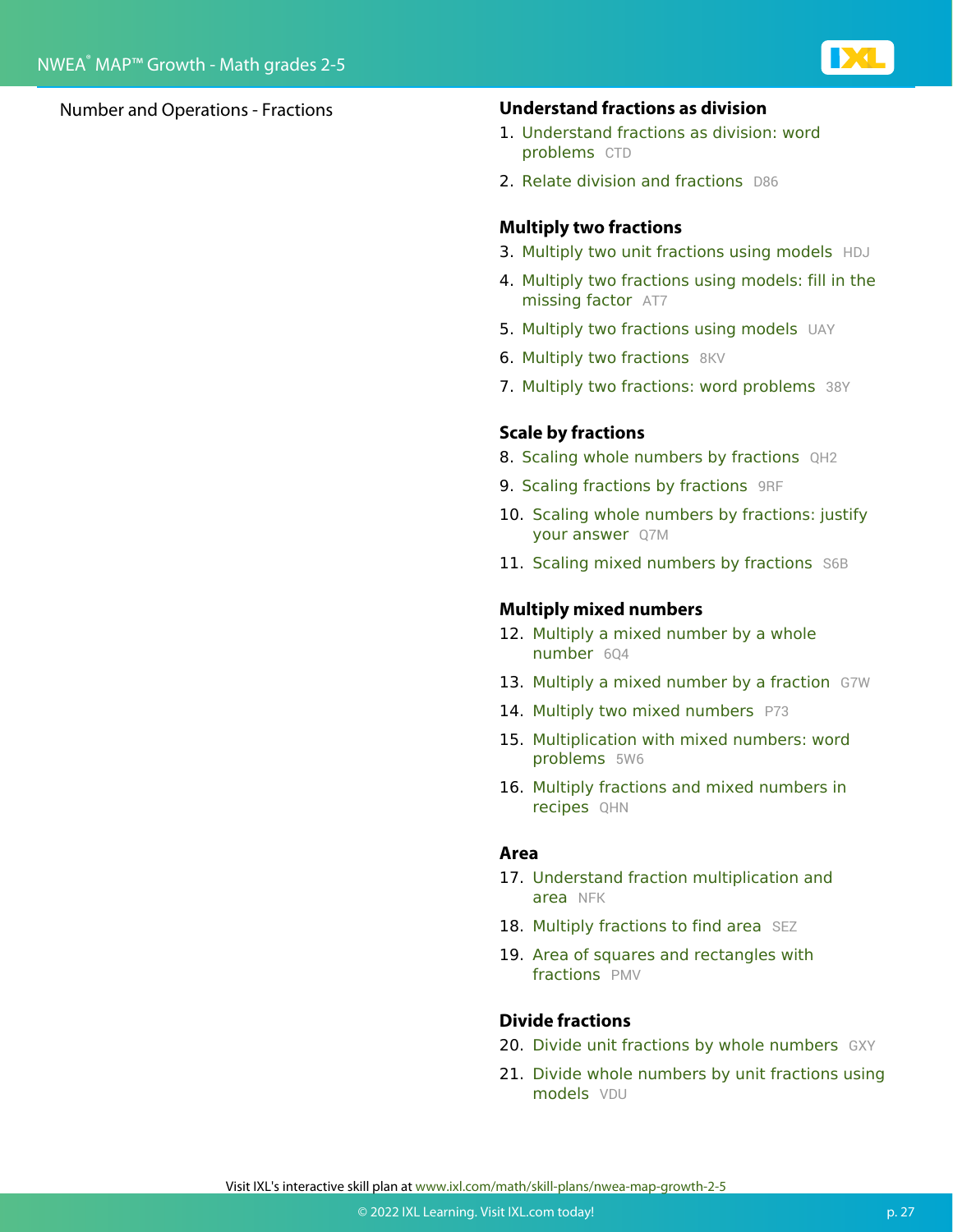

- 22. Divide unit fractions and whole numbers using area models A7W
- 23. Divide whole numbers by unit fractions 3L9
- 24. Divide fractions by whole numbers FKT
- 25. Divide unit fractions and whole numbers: word problems G2N

#### **RIT Score: 218–219**

| <b>Standard</b>                                   | <b>IXL skills</b>                                                                                                    |
|---------------------------------------------------|----------------------------------------------------------------------------------------------------------------------|
| Understand Place Value, Counting, and Cardinality | <b>Number lines</b><br>1. Decimal number lines AXN                                                                   |
|                                                   | 2. Integers on number lines K6J                                                                                      |
|                                                   | 3. Graph integers on horizontal and vertical<br>number lines 36C                                                     |
|                                                   | 4. Rational numbers on number lines DJE                                                                              |
|                                                   | <b>Compare and order rational numbers</b><br>5. Compare rational numbers KS2<br>6. Put rational numbers in order 5AX |
|                                                   | 7. Compare temperatures above and below<br>zero UVD                                                                  |
|                                                   | 8. Compare and order rational numbers: word<br>problems ETK                                                          |
|                                                   | 9. Compare and order rational numbers using<br>number lines FMS                                                      |
| Number and Operations in Base Ten                 | Divide whole numbers                                                                                                 |
|                                                   | 1. Divide whole numbers - 2-digit divisors FL2                                                                       |
|                                                   | 2. Divide whole numbers - 3-digit divisors STW                                                                       |
|                                                   | <b>Add and subtract decimals</b>                                                                                     |
|                                                   | <b>3. Add and subtract decimal numbers</b> 79J                                                                       |
|                                                   | 4. Add and subtract decimals: word problems 97T                                                                      |
|                                                   | 5. Maps with decimal distances J7D                                                                                   |
|                                                   | 6. Complete the decimal addition or subtraction<br>sentence QRH                                                      |
|                                                   | <b>Multiply and divide decimals</b>                                                                                  |
|                                                   | 7. Multiply decimals 2WT                                                                                             |
|                                                   | 8. Divide decimals by whole numbers NLL                                                                              |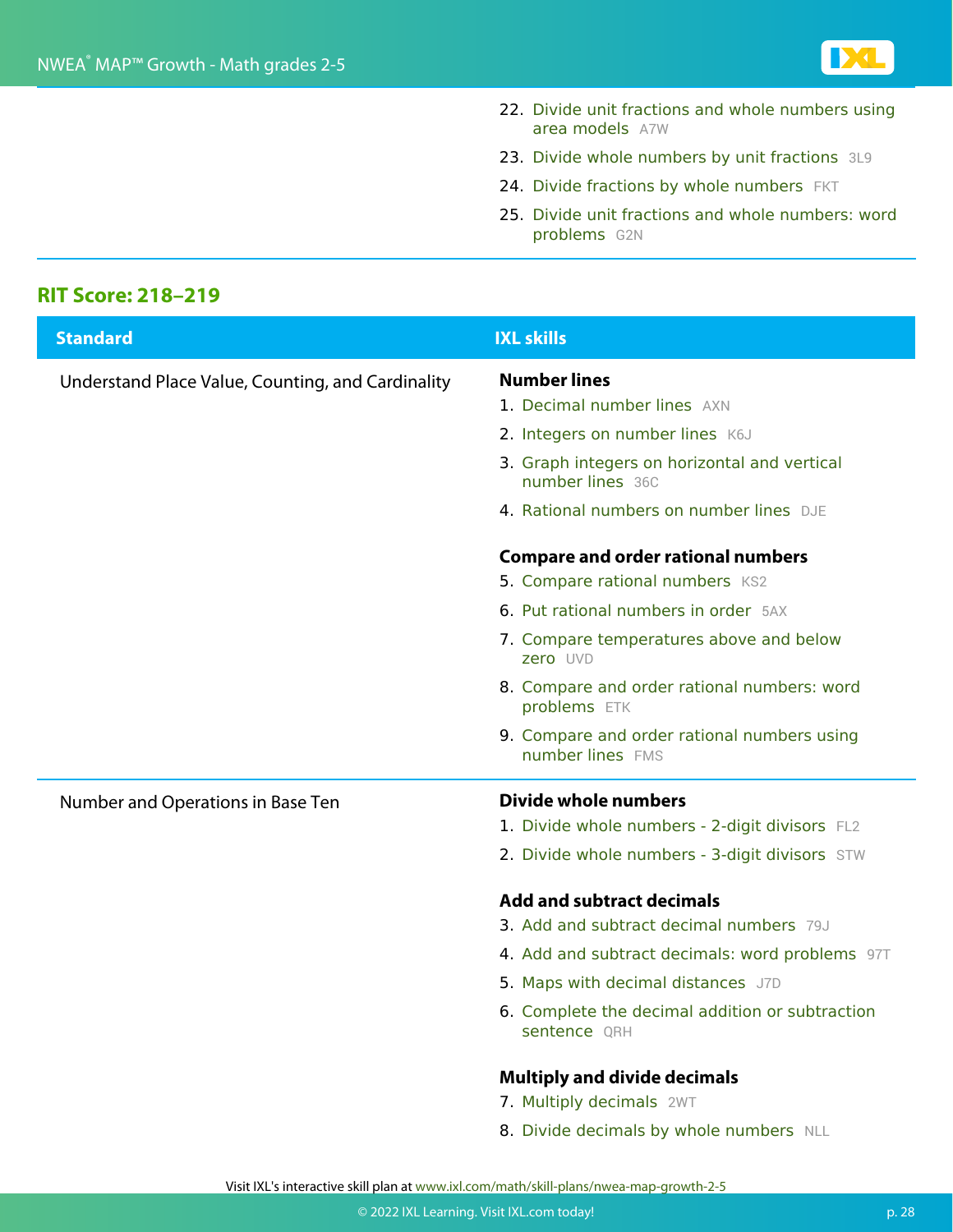

|                                          | 9. Divide decimals by whole numbers: word<br>problems TWZ                        |
|------------------------------------------|----------------------------------------------------------------------------------|
|                                          | 10. Multiply and divide decimals by powers of<br>ten KNH                         |
|                                          | 11. Division with decimal quotients BFR                                          |
|                                          | <b>Mixed operations</b>                                                          |
|                                          | 12. Add, subtract, multiply, or divide two<br>decimals P6W                       |
|                                          | 13. Add, subtract, multiply, or divide two decimals:<br><b>word problems</b> 8HT |
| <b>Number and Operations - Fractions</b> | 1. Reciprocals 5BT                                                               |
|                                          | 2. Divide fractions DS2                                                          |
|                                          | <b>3. Divide fractions and mixed numbers</b> N2B                                 |

### **RIT Score: 220+**

| <b>Standard</b>                                   | <b>IXL skills</b>                                                                                                                                                                     |
|---------------------------------------------------|---------------------------------------------------------------------------------------------------------------------------------------------------------------------------------------|
| Understand Place Value, Counting, and Cardinality | 1. Write powers of ten with exponents DLL                                                                                                                                             |
| Number and Operations in Base Ten                 | <b>Write expressions</b><br>1. Write multiplication expressions using<br>exponents TY5                                                                                                |
|                                                   | <b>Evaluate expressions</b><br>2. Evaluate exponents XDA<br>3. Find the missing exponent or base HC5<br>4. Exponents with decimal bases D5D<br>5. Exponents with fractional bases GEQ |
| <b>Number and Operations - Fractions</b>          | 1. Divide fractions by whole numbers in<br>recipes ENK<br>2. Divide fractions and mixed numbers: word<br>problems WAH                                                                 |

Visit IXL's interactive skill plan at www.ixl.com/math/skill-plans/nwea-map-growth-2-5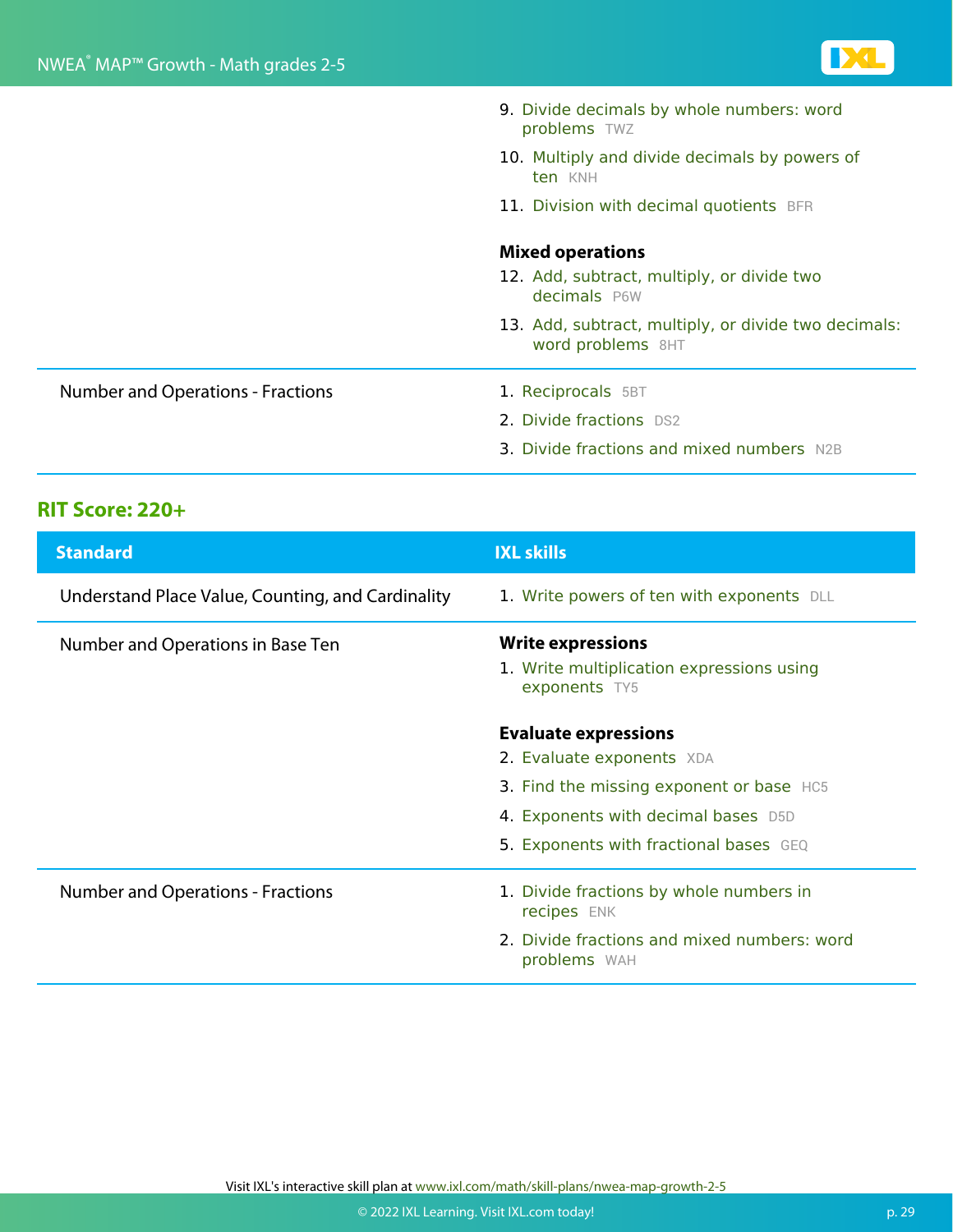

## **Measurement and Data**

#### **RIT Score: 176–182**

## **Standard IXL skills** Geometric Measurement and Problem Solving **Number lines** 1. Addition sentences using number lines - sums up to 20 FXF 2. Subtraction sentences using number lines - up to 20 GUZ **Money** 3. Count money - up to \$1 DGK 4. Count money - up to \$5 3R8 5. Equivalent amounts of money - up to \$1 MGA 6. Exchanging money - with pictures VZD 7. Comparing groups of coins FVT **Time** 8. Match analog and digital clocks HKL 9. Read clocks and write times K7F 10. A.M. or P.M. EJV **Customary units** 11. Measure using an inch ruler 88A 12. Which customary unit of length is appropriate: inches, feet, or yards? GKJ 13. Which customary unit of length is appropriate: inches or feet? 5XG **Metric units** 14. Measure using a centimeter ruler 7WA 15. Which metric unit of length is appropriate? SKH Represent and Interpret Data 1. Interpret bar graphs II 8CH 2. Which bar graph is correct? BMG 3. Interpret pictographs I QDT Visit IXL's interactive skill plan at www.ixl.com/math/skill-plans/nwea-map-growth-2-5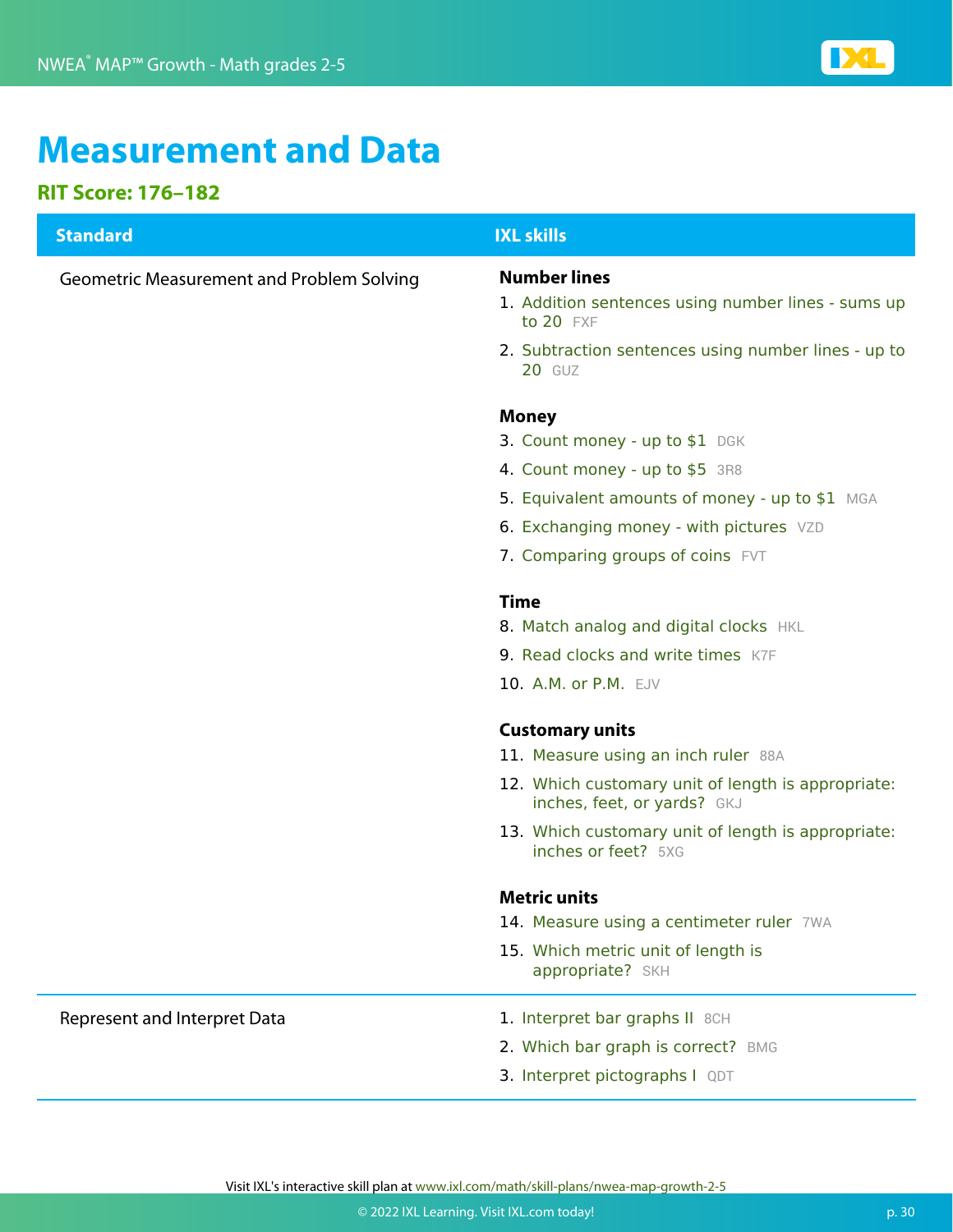

#### **RIT Score: 183–188**

| <b>Standard</b>                                  | <b>IXL skills</b>                                           |
|--------------------------------------------------|-------------------------------------------------------------|
| <b>Geometric Measurement and Problem Solving</b> | <b>Add and subtract money</b>                               |
|                                                  | 1. Add money - up to $$1$ $6X3$                             |
|                                                  | 2. Add money - up to \$1: word problems ZWJ                 |
|                                                  | 3. Subtract money - up to \$1 WH5                           |
|                                                  | 4. Subtract money - up to \$1: word problems ME9            |
|                                                  | 5. Add and subtract money - up to \$1 LYC                   |
|                                                  | 6. Add and subtract money - up to \$1: word<br>problems N5Y |
|                                                  | <b>Comparisons with money</b>                               |
|                                                  | 7. Purchases - do you have enough money - up to<br>\$1 F62  |
|                                                  | 8. Purchases - do you have enough money - up to<br>\$5 W79  |
|                                                  | 9. Which picture shows more - up to \$5 39E                 |
|                                                  | <b>Ways to make an amount</b>                               |
|                                                  | 10. Least number of coins QAP                               |
|                                                  | 11. How much more to make a dollar? V9L                     |
|                                                  | <b>Make change</b>                                          |
|                                                  | 12. Correct amount of change LQ7                            |
|                                                  | 13. Making change LYP                                       |
|                                                  | <b>Measurement</b>                                          |
|                                                  | 14. Customary units of length: word problems GSF            |
|                                                  | 15. Metric units of length: word problems KJ5               |
| Represent and Interpret Data                     | 1. Create line plots F2U                                    |
|                                                  | 2. Create pictographs I NM5                                 |
|                                                  | 3. Create bar graphs 6KD                                    |
|                                                  |                                                             |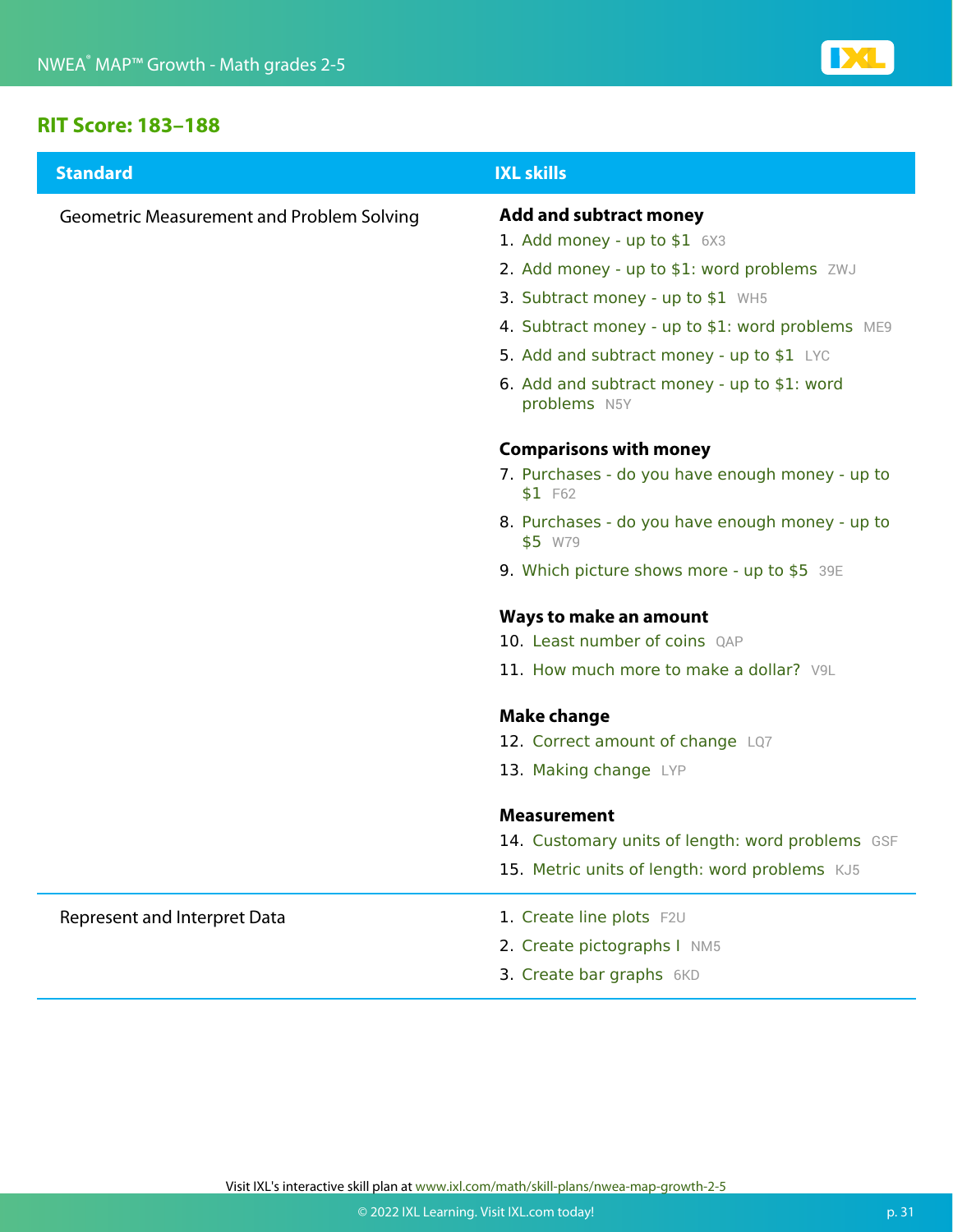

#### **RIT Score: 189–194**

| <b>Standard</b>                                  | <b>IXL skills</b>                                                                |
|--------------------------------------------------|----------------------------------------------------------------------------------|
| <b>Geometric Measurement and Problem Solving</b> | <b>Multiplication using area models</b>                                          |
|                                                  | 1. Multiply one-digit numbers by two-digit numbers<br>using area models I V9Q    |
|                                                  | 2. Multiply one-digit numbers by two-digit numbers<br>using area models II QXM   |
|                                                  | 3. Multiply one-digit numbers by three-digit<br>numbers using area models I KLZ  |
|                                                  | 4. Multiply one-digit numbers by three-digit<br>numbers using area models II HQP |
|                                                  | <b>Time</b>                                                                      |
|                                                  | 5. Match clocks and times LPT                                                    |
|                                                  | 6. Match analog and digital clocks L5U                                           |
|                                                  | 7. Elapsed time: find the end time U7B                                           |
|                                                  | 8. Elapsed time word problems: find the elapsed<br>time V9D                      |
|                                                  | <b>Measurement</b>                                                               |
|                                                  | 9. Which metric unit of weight is appropriate? PTF                               |
|                                                  | <b>Perimeter</b>                                                                 |
|                                                  | 10. Perimeter of rectangles ZJT                                                  |
|                                                  | 11. Perimeter of rectilinear shapes 65Z                                          |
|                                                  | 12. Perimeter of polygons LLY                                                    |
|                                                  | 13. Perimeter: find the missing side length T2V                                  |
|                                                  | 14. Perimeter: word problems CLD                                                 |
|                                                  | Area                                                                             |
|                                                  | 15. Select figures with a given area XR6                                         |
|                                                  | 16. Create rectangles with a given area V73                                      |
|                                                  | 17. Find the area of figures made of unit<br>squares FLQ                         |
|                                                  | 18. Tile a rectangle and find the area EKK                                       |
|                                                  | 19. Multiply to find the area of a rectangle made of<br>unit squares S7G         |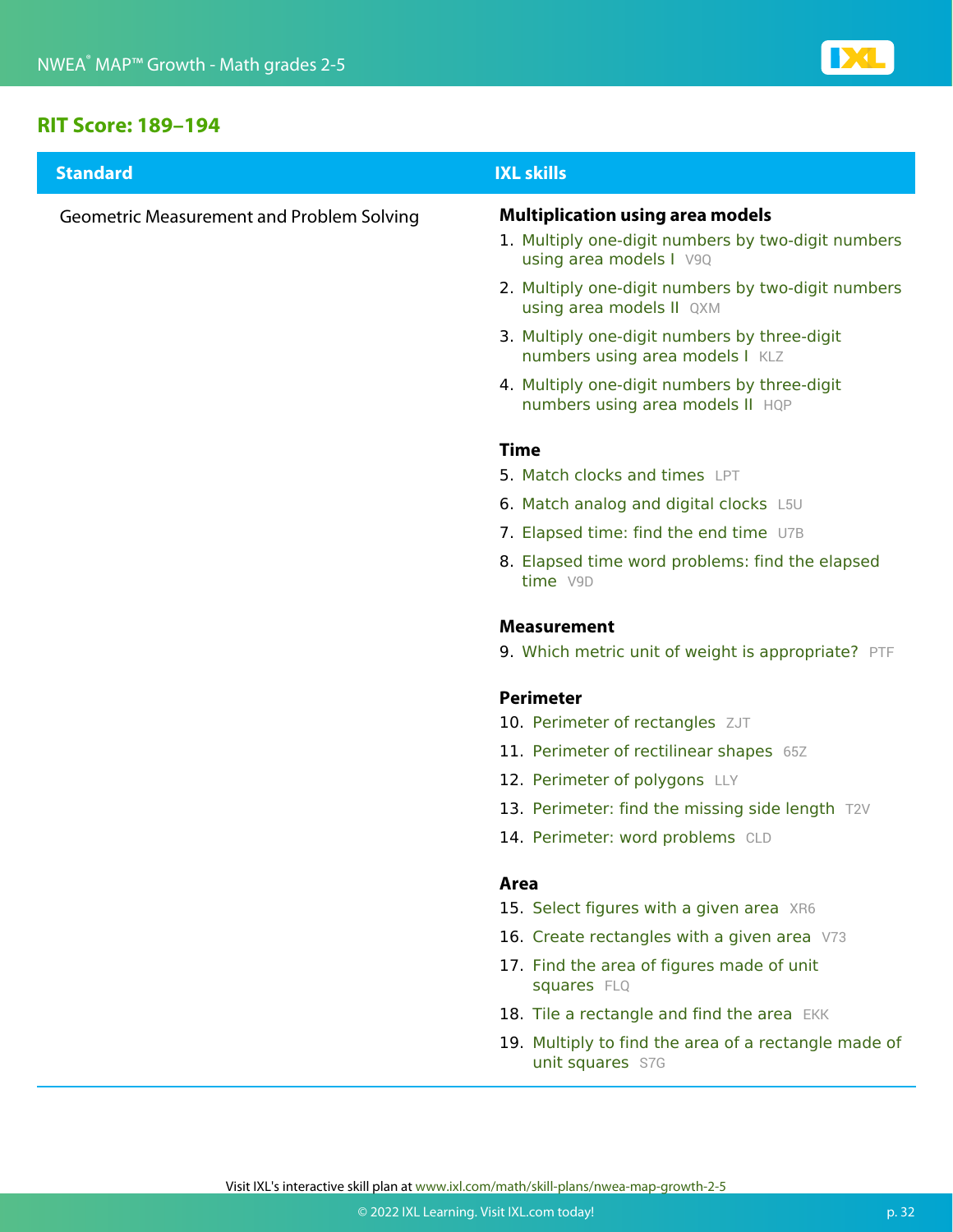Represent and Interpret Data 1. Create bar graphs RPF

DC

2. Create pictographs AVG

### **RIT Score: 195–200**

| <b>Standard</b>                                  | <b>IXL skills</b>                                                            |
|--------------------------------------------------|------------------------------------------------------------------------------|
| <b>Geometric Measurement and Problem Solving</b> | <b>Time</b>                                                                  |
|                                                  | 1. Elapsed time: word problems VCC                                           |
|                                                  | 2. Find start and end times: multi-step word<br>problems ZQP                 |
|                                                  | <b>Measurement</b>                                                           |
|                                                  | 3. Measurement word problems VPW                                             |
|                                                  | Area of rectangles and squares                                               |
|                                                  | 4. Find the area of rectangles and squares 8KJ                               |
|                                                  | 5. Find the area of rectangles: word problems 5HA                            |
|                                                  | Area of complex figures                                                      |
|                                                  | 6. Find the area of complex figures SGP                                      |
|                                                  | 7. Find the areas of complex figures by dividing<br>them into rectangles DVB |
|                                                  | Relationship between area and perimeter                                      |
|                                                  | 8. Relationship between area and perimeter: find<br>the perimeter ZWF        |
|                                                  | 9. Relationship between area and perimeter: find<br>the area KNR             |
| Represent and Interpret Data                     | 1. Use bar graphs to solve problems BCJ                                      |

### **RIT Score: 201–205**

| <b>Standard</b>                                  | <b>IXL skills</b>                                                     |
|--------------------------------------------------|-----------------------------------------------------------------------|
| <b>Geometric Measurement and Problem Solving</b> | <b>Customary units</b><br>1. Which customary unit is appropriate? YYA |
|                                                  | 2. Compare and convert customary units of<br>length A89               |
|                                                  | 3. Compare and convert customary units of<br>weight LJV               |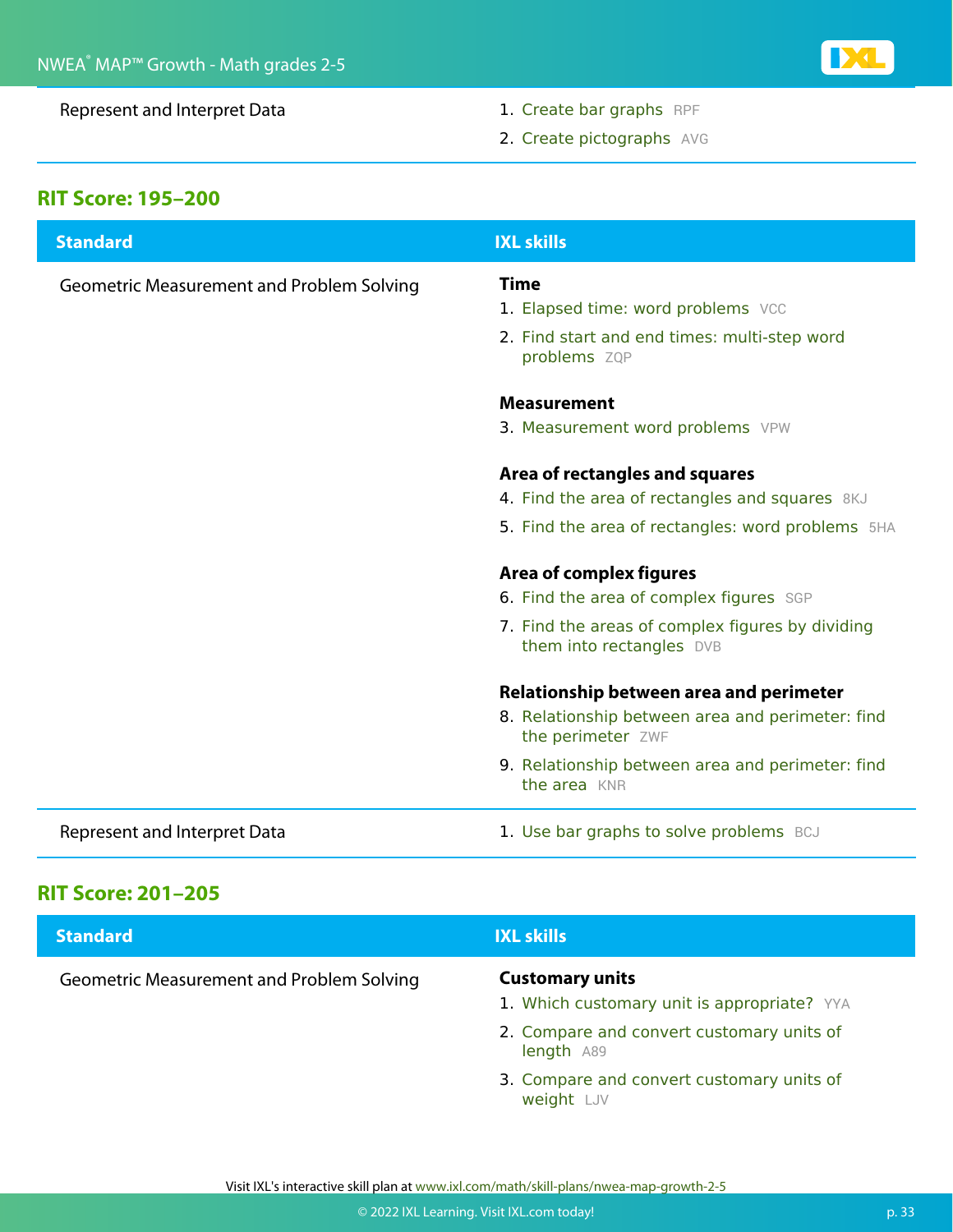

- 4. Compare and convert customary units of volume GAA
- 5. Compare and convert customary units DRM
- 6. Conversion tables customary units LSP
- 7. Convert mixed customary units U95

#### **Metric units**

- 8. Which metric unit is appropriate? FPM
- 9. Compare and convert metric units of length GZM
- 10. Compare and convert metric units of weight 7RC
- 11. Compare and convert metric units of volume FHV
- 12. Compare and convert metric units UL5
- 13. Conversion tables metric units YTJ
- 14. Convert mixed metric units YP2

#### **Measurement**

- 15. Measurement word problems 2PY
- 16. Measurement word problems with fractions UST
- 17. Compare customary units by multiplying 8U7

#### **Time**

- 18. Convert time units VNU
- 19. Fractions of time units M9F

#### Represent and Interpret Data 1. Interpret line plots G8K

- 
- 2. Create line plots GNT

#### **RIT Score: 206–210**

| <b>Standard</b>                           | <b>IXL skills</b>                                                                                                    |
|-------------------------------------------|----------------------------------------------------------------------------------------------------------------------|
| Geometric Measurement and Problem Solving | <b>Multiplication using area models</b><br>1. Multiply 2-digit numbers by 2-digit numbers<br>using area models I ASZ |
|                                           | 2. Multiply 2-digit numbers by 2-digit numbers<br>using area models II 8K7                                           |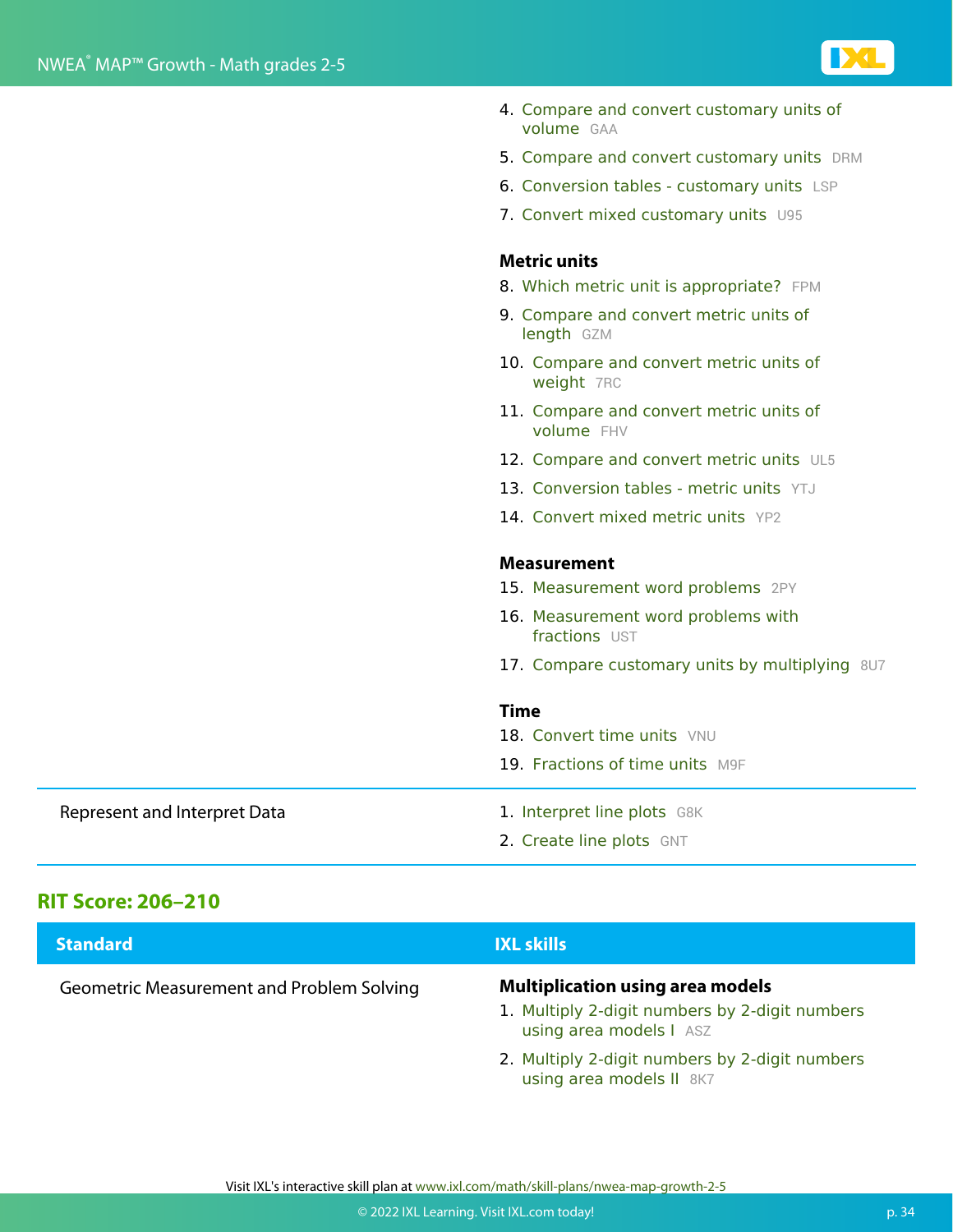

#### **Angles**

- 3. Angles of 90, 180, 270, and 360 degrees UQV
- 4. Measure angles on a circle RK8
- 5. Measure angles with a protractor NCN
- 6. Estimate angle measurements LUJ

#### **Adjacent angles**

- 7. Adjacent angles VJY
- 8. Angle measures: word problems YUA

#### **Area**

- 9. Find the area or missing side length of a rectangle 9E6
- 10. Area between two rectangles GY2
- 11. Area: word problems JW7

#### **Perimeter**

- 12. Find the perimeter of rectangles using formulas **KGJ**
- 13. Perimeter: word problems GBE

#### **Area and perimeter**

- 14. Relationship between area and perimeter SKK
- 15. Area and perimeter: word problems LTP
- Represent and Interpret Data 1. Create and interpret line plots with fractions OOB

#### **RIT Score: 211–214**

| <b>Standard</b>                           | <b>IXL skills</b>                                                                 |
|-------------------------------------------|-----------------------------------------------------------------------------------|
| Geometric Measurement and Problem Solving | <b>Customary units</b><br>1. Compare and convert customary units of<br>length 7E8 |
|                                           | 2. Compare and convert customary units of<br>weight XST                           |
|                                           | 3. Compare and convert customary units of<br>volume 96B                           |
|                                           | 4. Compare and convert customary units 8DZ                                        |
|                                           | 5. Conversion tables - customary units 7HU                                        |

Visit IXL's interactive skill plan at www.ixl.com/math/skill-plans/nwea-map-growth-2-5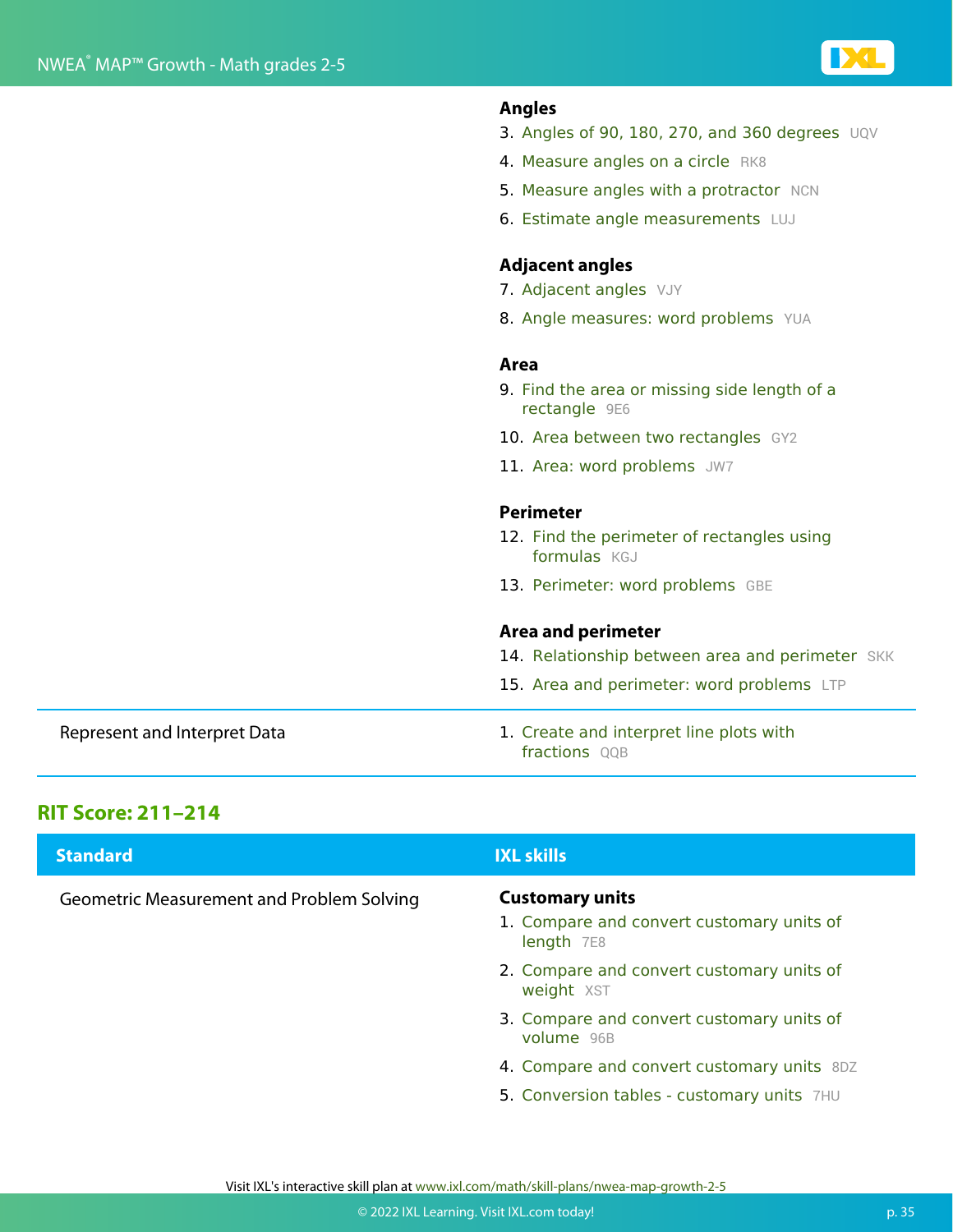|                              | <b>Metric units</b><br>6. Compare and convert metric units of length 8MZ |
|------------------------------|--------------------------------------------------------------------------|
|                              | 7. Compare and convert metric units of<br>weight TM9                     |
|                              | 8. Compare and convert metric units of<br>volume 27C                     |
|                              | 9. Compare and convert metric units PJL                                  |
|                              | 10. Convert metric units involving decimals 208                          |
|                              | 11. Conversion tables - metric units 70S                                 |
| Represent and Interpret Data | 1. Create and interpret line plots with<br><b>fractions</b> XBS          |

### **RIT Score: 215–217**

| <b>Standard</b>                                  | <b>IXL skills</b>                                                       |
|--------------------------------------------------|-------------------------------------------------------------------------|
| <b>Geometric Measurement and Problem Solving</b> | <b>Customary units</b><br>1. Compare customary units by multiplying WU8 |
|                                                  | 2. Convert customary units involving<br>fractions WCM                   |
|                                                  | 3. Convert mixed customary units E8E                                    |
|                                                  | 4. Add and subtract mixed customary units DJC                           |
|                                                  | <b>Metric units</b>                                                     |
|                                                  | 5. Convert metric mixed units LCG                                       |
|                                                  | <b>6. Add and subtract metric mixed units</b> 6LL                       |
|                                                  | <b>Multi-step word problems</b>                                         |
|                                                  | 7. Multi-step problems with customary unit<br><b>conversions</b> MJ9    |
|                                                  | 8. Multi-step problems with metric unit<br>conversions X5T              |
|                                                  | 9. Multi-step problems with customary or metric<br>unit conversions ST6 |
|                                                  | <b>Area and perimeter</b>                                               |
|                                                  | 10. Area of squares and rectangles E6B                                  |
|                                                  | 11. Area and perimeter: word problems MHV                               |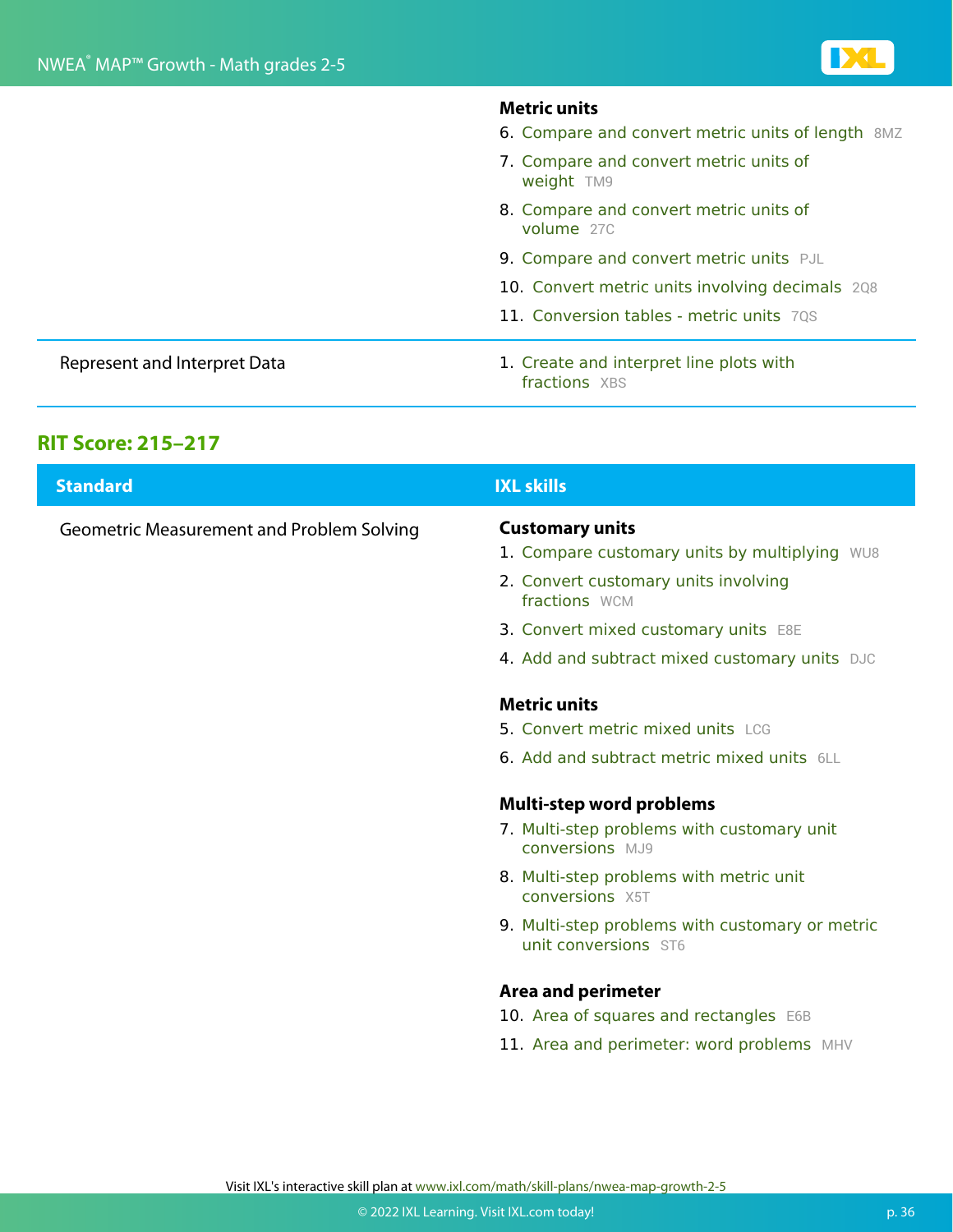|                              | <b>Volume</b><br>12. Volume of rectangular prisms made of unit<br>cubes WG8    |
|------------------------------|--------------------------------------------------------------------------------|
|                              | 13. Volume of irregular figures made of unit<br>cubes WCE                      |
|                              | 14. Volume of cubes and rectangular prisms TFL                                 |
|                              | 15. Volume of cubes and rectangular prisms: word<br>problems NR6               |
|                              | 16. Compare volumes and dimensions of<br>rectangular prisms: word problems JP6 |
|                              | 17. Volume of compound figures J83                                             |
| Represent and Interpret Data | 1. Create and interpret line plots with<br>fractions XBS                       |

### **RIT Score: 218–219**

| <b>Standard</b>                           | <b>IXL skills</b>                               |
|-------------------------------------------|-------------------------------------------------|
| Geometric Measurement and Problem Solving | <b>Triangles</b><br>1. Area of triangles C8S    |
|                                           | Quadrilaterals<br>2. Area of quadrilaterals 27F |
|                                           | 3. Area of rhombuses 20G                        |
|                                           | 4. Area of parallelograms Y8K                   |
|                                           | 5. Area of trapezoids PKW                       |
| Represent and Interpret Data              | 1. Create histograms 7NG                        |
|                                           | 2. Create line plots 5HD                        |

### **RIT Score: 220+**

| <b>Standard</b>                                  | <b>IXL skills</b>                                                                         |
|--------------------------------------------------|-------------------------------------------------------------------------------------------|
| <b>Geometric Measurement and Problem Solving</b> | Area<br>1. Area of compound figures 76U<br>2. Area of compound figures with triangles 5V2 |
|                                                  | Volume                                                                                    |

#### 3. Volume of cubes and rectangular prisms XHF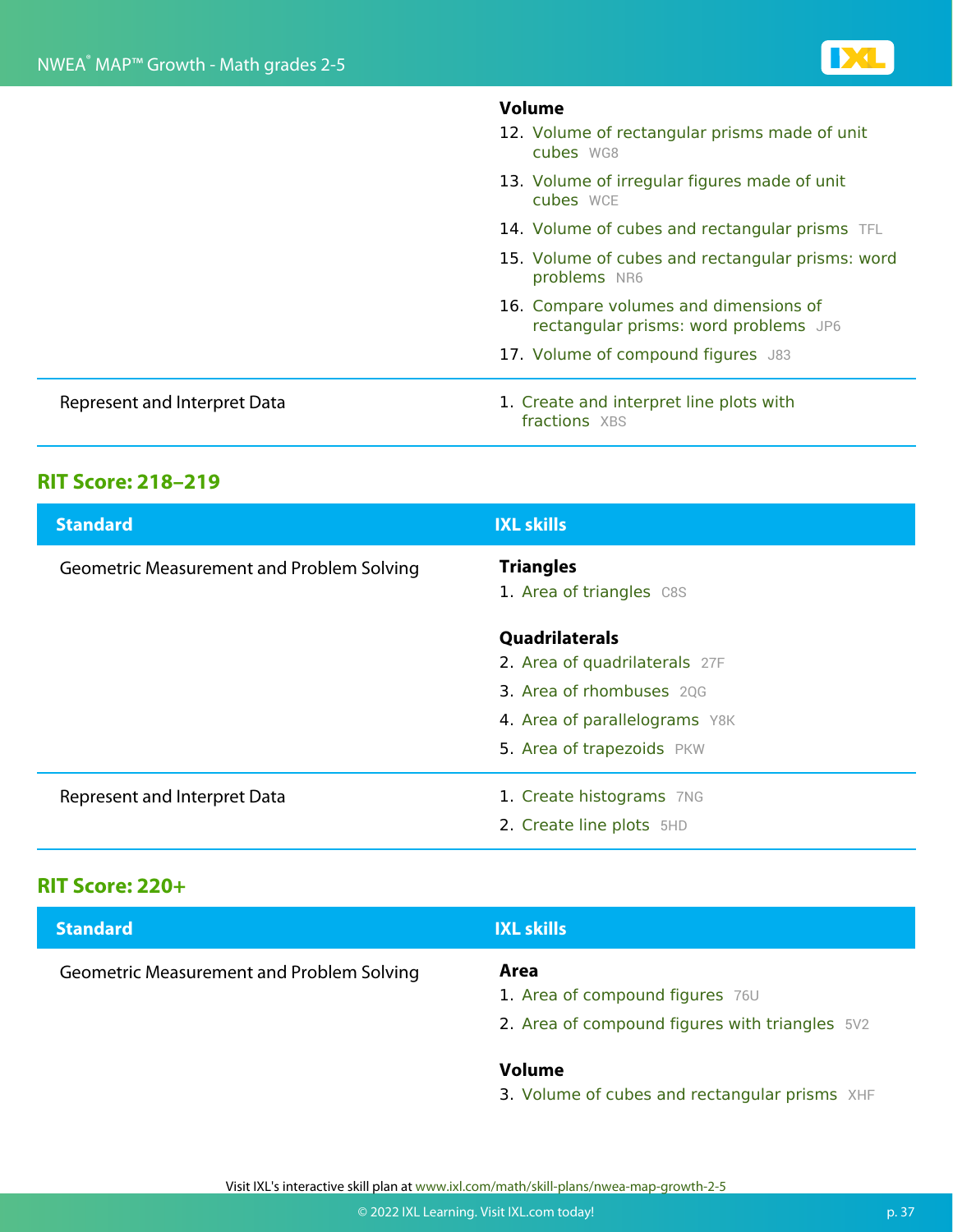

|                              | 4. Volume of cubes and rectangular prisms with<br>fractional side lengths BQK |
|------------------------------|-------------------------------------------------------------------------------|
|                              | 5. Volume of cubes and rectangular prisms: word<br>problems BBM               |
|                              | Surface area                                                                  |
|                              | 6. Surface area of cubes and rectangular<br>prisms RMG                        |
|                              | 7. Surface area of triangular prisms UGR                                      |
|                              | 8. Surface area of pyramids 5XW                                               |
| Represent and Interpret Data | 1. Box plots E9F                                                              |

Visit IXL's interactive skill plan at www.ixl.com/math/skill-plans/nwea-map-growth-2-5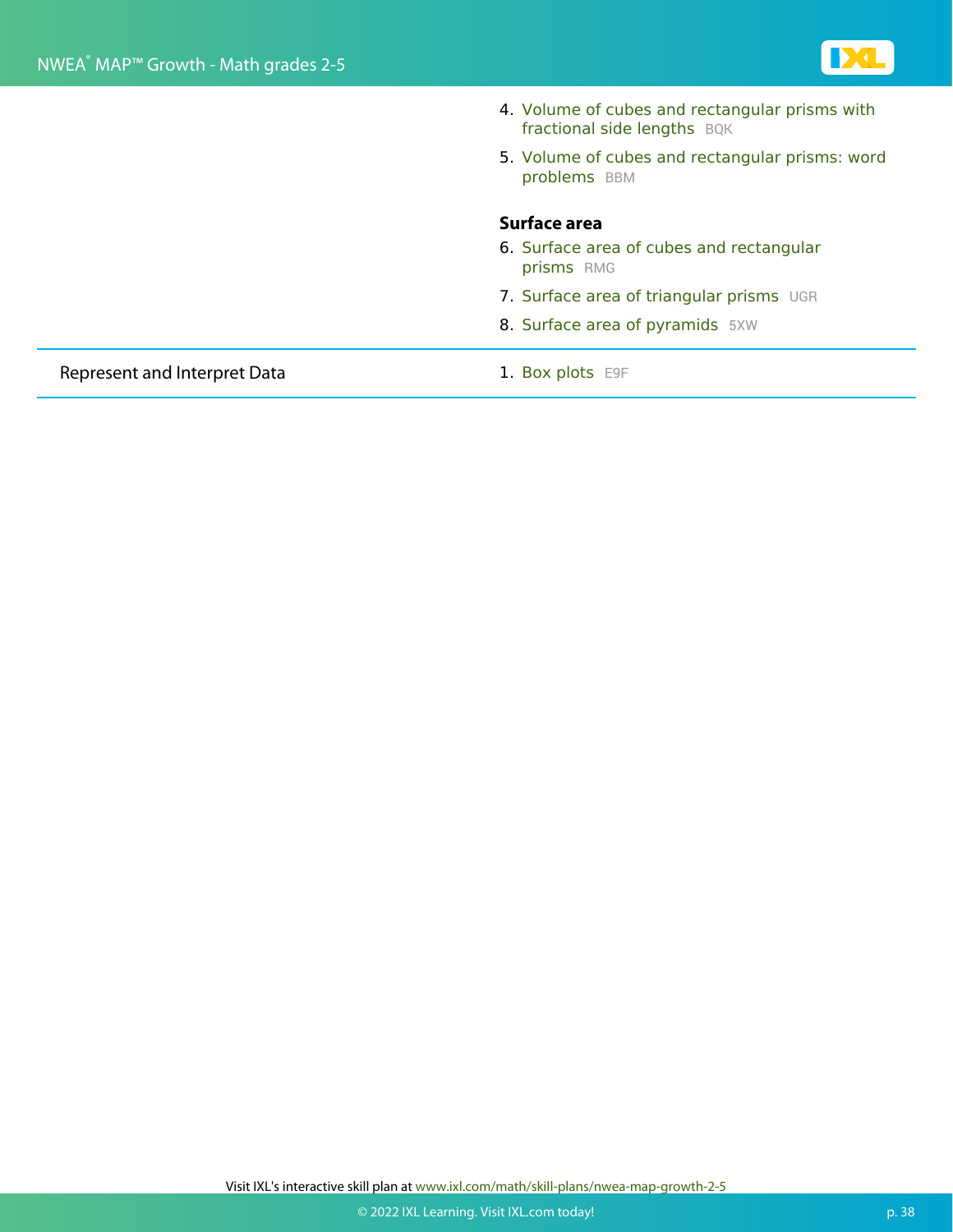## **Geometry**

### **RIT Score: 176–182**

| <b>Standard</b>                              | <b>IXL skills</b>                     |
|----------------------------------------------|---------------------------------------|
| Reason with Shapes, Attributes, & Coordinate | 1. Name the two-dimensional shape 2FK |
| Plane                                        | 2. Select two-dimensional shapes DWL  |
|                                              | 3. Count sides and vertices EAQ       |
|                                              | 4. Compare sides and vertices G9N     |

#### **RIT Score: 183–188**

| <b>Standard</b>                              | <b>IXL skills</b>                                 |
|----------------------------------------------|---------------------------------------------------|
| Reason with Shapes, Attributes, & Coordinate | <b>Three-dimensional shapes</b>                   |
| Plane                                        | 1. Count vertices, edges, and faces X72           |
|                                              | 2. Compare vertices, edges, and faces DPT         |
|                                              | 3. Cubes K6N                                      |
|                                              | 4. Identify faces of three-dimensional shapes QSR |
|                                              | 5. Identify shapes traced from solids MRD         |
|                                              | Identify halves, thirds, and fourths              |
|                                              | 6. Identify halves EZ2                            |
|                                              | 7. Identify thirds EMA                            |
|                                              | 8. Identify fourths V5Q                           |
|                                              | <b>Show fractions</b>                             |
|                                              | <b>9. Make halves, thirds, and fourths</b> QD2    |
|                                              | 10. Make halves, thirds, and fourths in different |

#### **RIT Score: 189–194**

| <b>Standard</b>                                       | <b>IXL skills</b>                                                                                                                        |
|-------------------------------------------------------|------------------------------------------------------------------------------------------------------------------------------------------|
| Reason with Shapes, Attributes, & Coordinate<br>Plane | 1. Make halves, thirds, and fourths HGP<br>2. Make sixths and eighths KTM<br>3. Make halves, thirds, fourths, sixths, and<br>eighths JHE |

ways 6SG

Visit IXL's interactive skill plan at www.ixl.com/math/skill-plans/nwea-map-growth-2-5

**IDEL**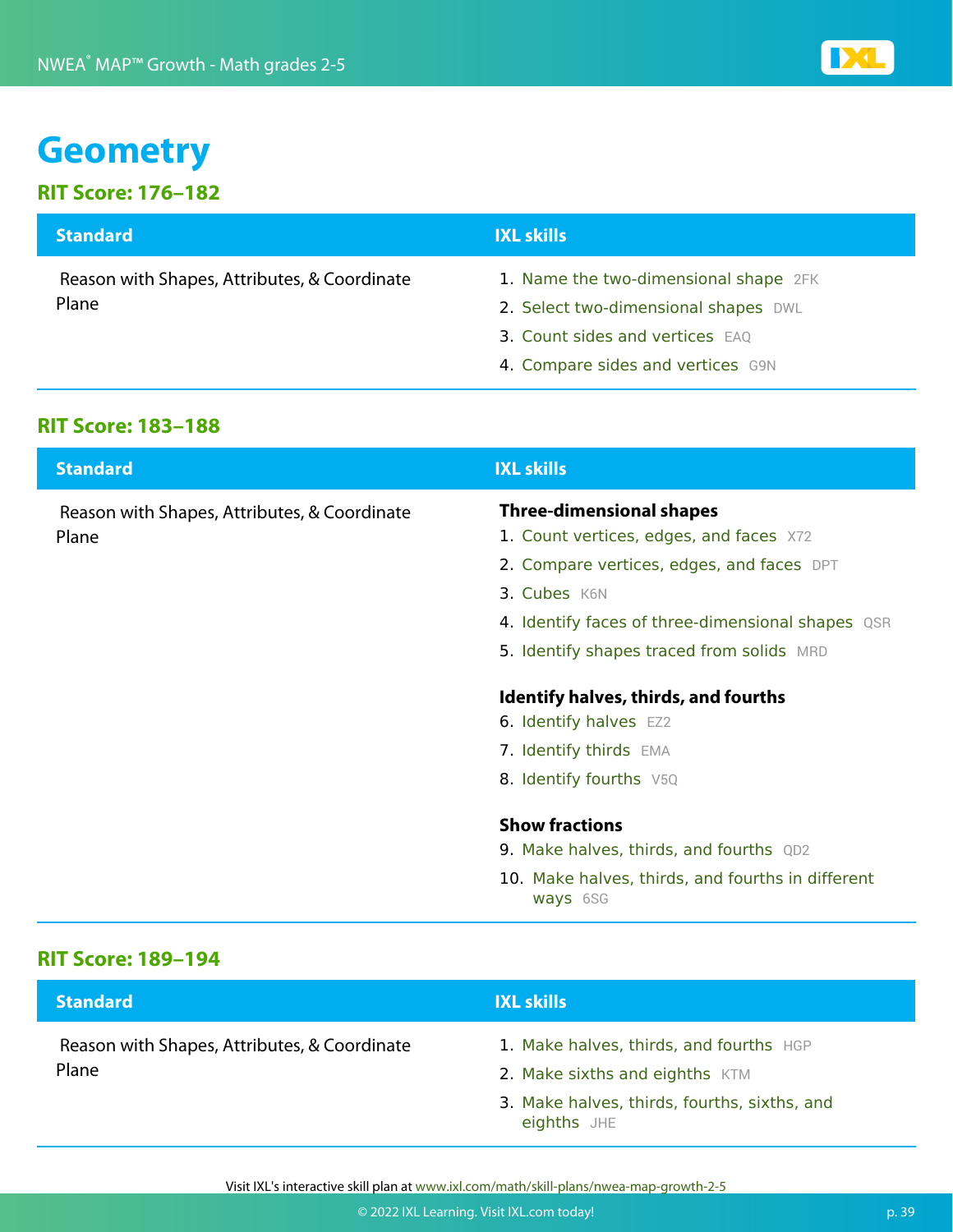#### **RIT Score: 195–200**

| <b>Standard</b>                              | <b>IXL skills</b>                     |
|----------------------------------------------|---------------------------------------|
| Reason with Shapes, Attributes, & Coordinate | 1. Identify equal parts FHY           |
| Plane                                        | 2. Match unit fractions to models CPK |

### **RIT Score: 201–205**

| <b>Standard</b>                                       | <b>IXL skills</b>                                                                                                     |
|-------------------------------------------------------|-----------------------------------------------------------------------------------------------------------------------|
| Reason with Shapes, Attributes, & Coordinate<br>Plane | Points, lines, and angles<br>1. Points, lines, line segments, rays, and<br>angles 9MK                                 |
|                                                       | 2. Acute, right, obtuse, and straight angles R5K                                                                      |
|                                                       | Parallel, perpendicular, and intersecting lines<br>3. Identify parallel, perpendicular, and intersecting<br>lines DSU |
|                                                       | 4. Parallel, perpendicular, and intersecting<br>lines 8VQ                                                             |
|                                                       | <b>Triangles</b>                                                                                                      |
|                                                       | 5. Acute, obtuse, and right triangles 7QK                                                                             |
|                                                       | Quadrilaterals                                                                                                        |
|                                                       | 6. Identify parallelograms DJ9                                                                                        |
|                                                       | 7. Identify trapezoids 9MJ                                                                                            |
|                                                       | 8. Identify rectangles GHH                                                                                            |
|                                                       | 9. Identify rhombuses KUU                                                                                             |
|                                                       |                                                                                                                       |

#### **RIT Score: 206–210**

| Quadrilaterals<br>Reason with Shapes, Attributes, & Coordinate<br>Plane | 1. Parallel sides in quadrilaterals 58M<br>2. Classify quadrilaterals A6V<br>3. Pick all the names for a quadrilateral 6CT<br>4. Sides and angles of quadrilaterals PTK |
|-------------------------------------------------------------------------|-------------------------------------------------------------------------------------------------------------------------------------------------------------------------|

Visit IXL's interactive skill plan at www.ixl.com/math/skill-plans/nwea-map-growth-2-5

**DE**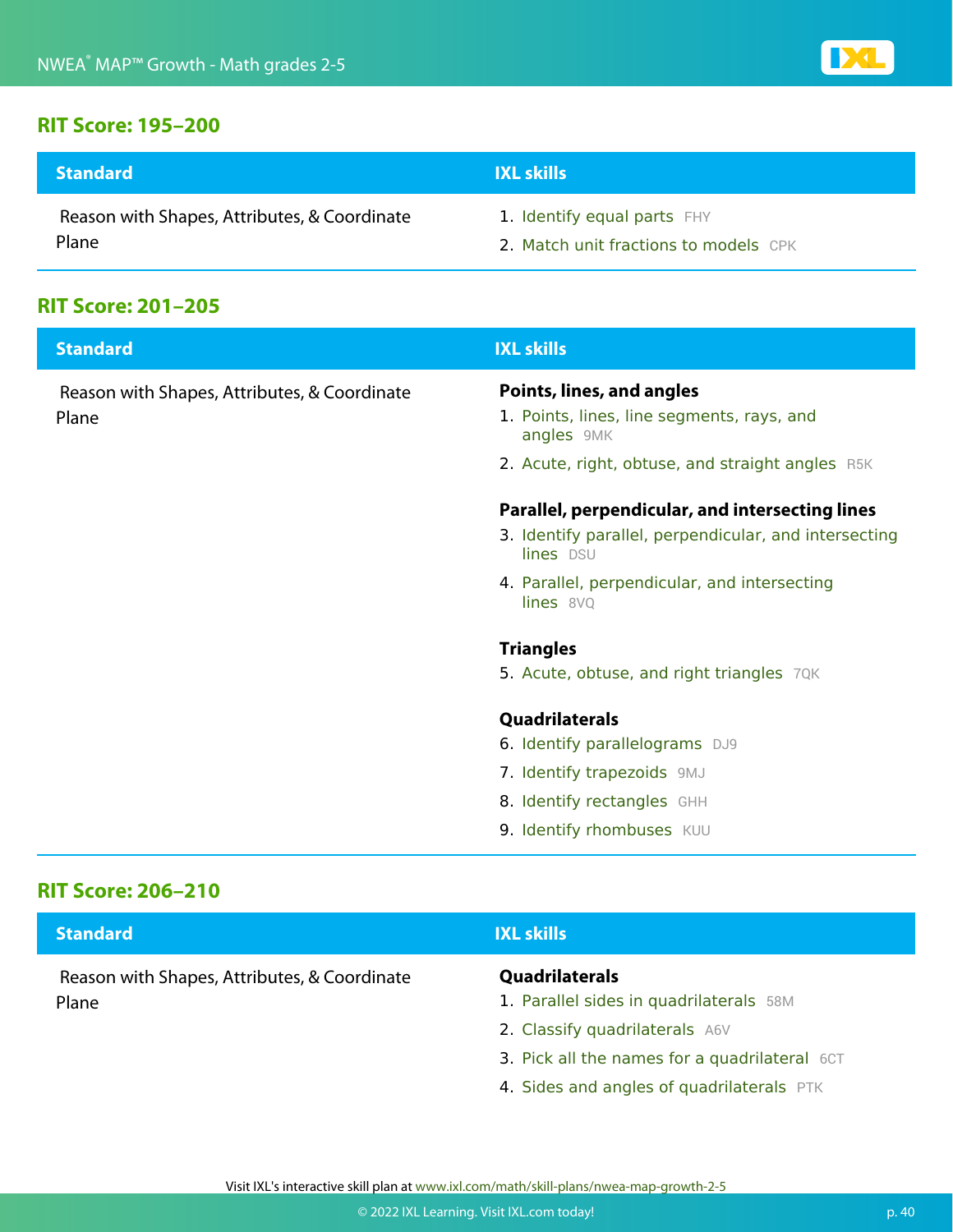#### **Symmetry**

- 5. Identify lines of symmetry 9FD
- 6. Draw lines of symmetry SQF
- 7. Count lines of symmetry MWS

#### **Triangles**

- 8. Acute, obtuse, and right triangles 7QK
- 9. Scalene, isosceles, and equilateral triangles 5UV
- 10. Classify triangles U59

### **RIT Score: 211–214**

| <b>Standard</b>                                       | <b>IXL skills</b>                                                         |
|-------------------------------------------------------|---------------------------------------------------------------------------|
| Reason with Shapes, Attributes, & Coordinate<br>Plane | 1. Parallel sides in quadrilaterals AJV<br>2. Classify quadrilaterals 6ZQ |
|                                                       | 3. Identify the relationships between<br>quadrilaterals KCG               |
|                                                       | 4. Describe relationships among quadrilaterals SZT                        |

#### **RIT Score: 215–217**

| <b>Standard</b>                                       | <b>IXL skills</b>                                               |
|-------------------------------------------------------|-----------------------------------------------------------------|
| Reason with Shapes, Attributes, & Coordinate<br>Plane | <b>Coordinate plane</b><br>1. Describe the coordinate plane PF8 |
|                                                       | 2. Objects on a coordinate plane NTR                            |
|                                                       | 3. Graph points on a coordinate plane AST                       |
|                                                       | 4. Follow directions on a coordinate plane XQR                  |
|                                                       | 5. Graph points from a table HWV                                |
|                                                       | <b>Polygons</b>                                                 |
|                                                       | 6. Is it a polygon? $ZH6$                                       |
|                                                       | 7. Sort polygons into Venn diagrams US8                         |